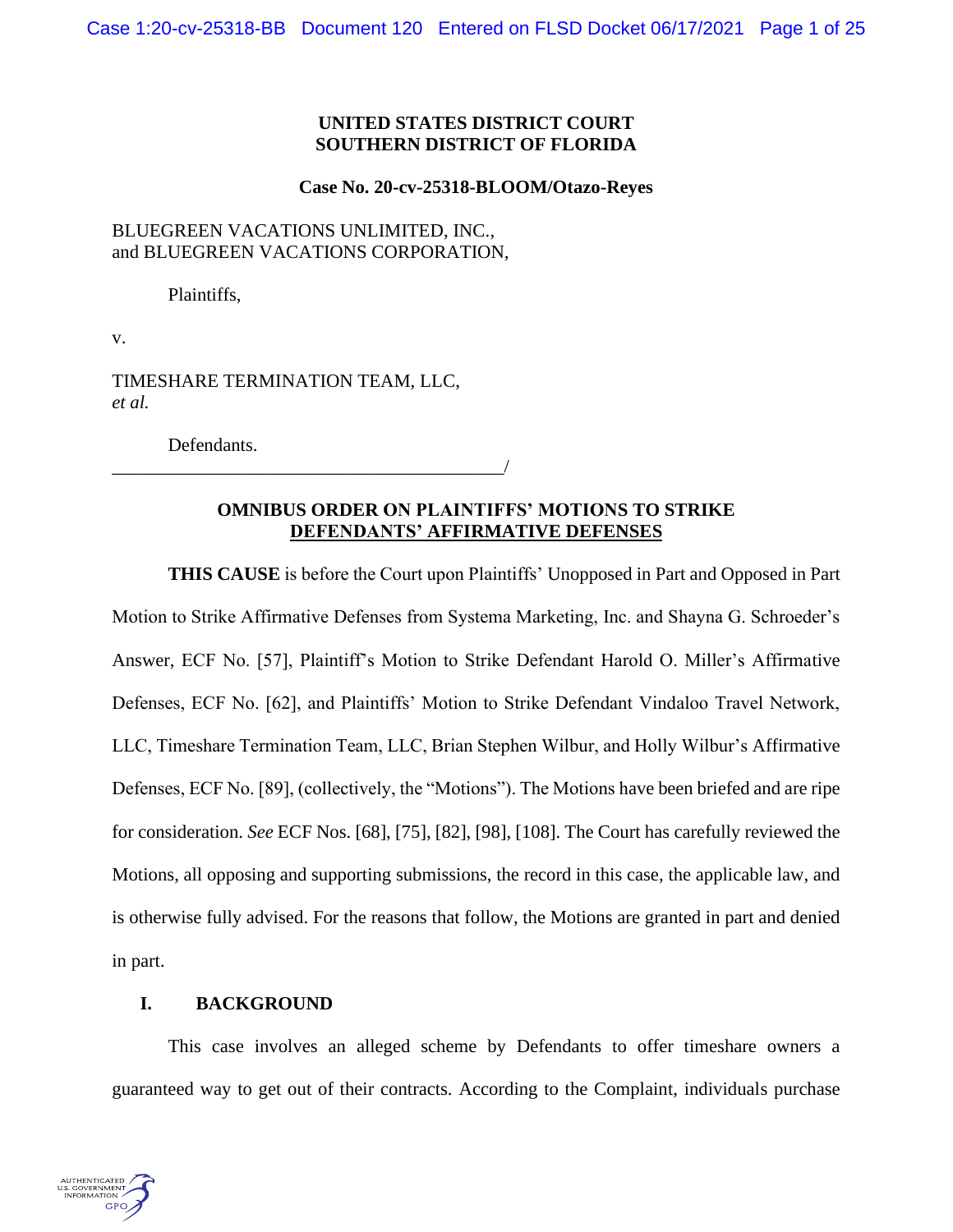timeshare interests through Bluegreen. ECF No. [1] ¶ 3. Defendants are not parties to the contracts between Bluegreen and the individuals who purchase timeshare interests ("Bluegreen Owners"); however, Defendants are alleged to falsely advertise timeshare exit services that purport to cancel the Bluegreen Owners' contracts. *Id*. ¶ 7. As alleged in the Complaint, Defendants do not have the ability to cancel the contracts and through their coordinated scheme, Defendants eventually cause the Bluegreen Owners to default on their timeshare obligations to Bluegreen. *Id*. ¶¶ 57-59. Plaintiffs further allege that the scheme involves Marketing Defendants (which include Defendants Timeshare Termination Team, LLC ("TTT"), Brian Wilbur and Holly Wilbur, and Shayna G. Schroeder), and Lawyer Defendants (which include Defendant Miller). *Id*. ¶ 60. The Marketing Defendants employ false and misleading advertising, enter contracts to provide their services to Bluegreen Owners, and cause the Bluegreen Owners to cease making payments under their contracts with Bluegreen. *Id*. ¶¶ 67-68. The Lawyer Defendants then send a form letter to Bluegreen designed to cut off communication between Bluegreen and the Bluegreen Owners, with the overall purpose of diverting payments from Bluegreen to the Marketing and Lawyer Defendants, resulting in damage to the Bluegreen Owners' credit. *Id*. ¶¶ 71, 84-85.

As a result of Defendants' alleged actions, Plaintiffs assert claims for false advertising (Counts I, III), contributory false advertising (Counts II, IV), tortious interference with contractual relations (Count V, VI), conspiracy to commit tortious interference with timeshare contracts (Counts VII, VIII), violations of Florida's Deceptive and Unfair Trade Practices Act ("FDUTPA") (Counts IX, X). In the Motions, Plaintiffs request that various of Defendants' asserted affirmative defenses be stricken. The Court will consider each Motion in turn.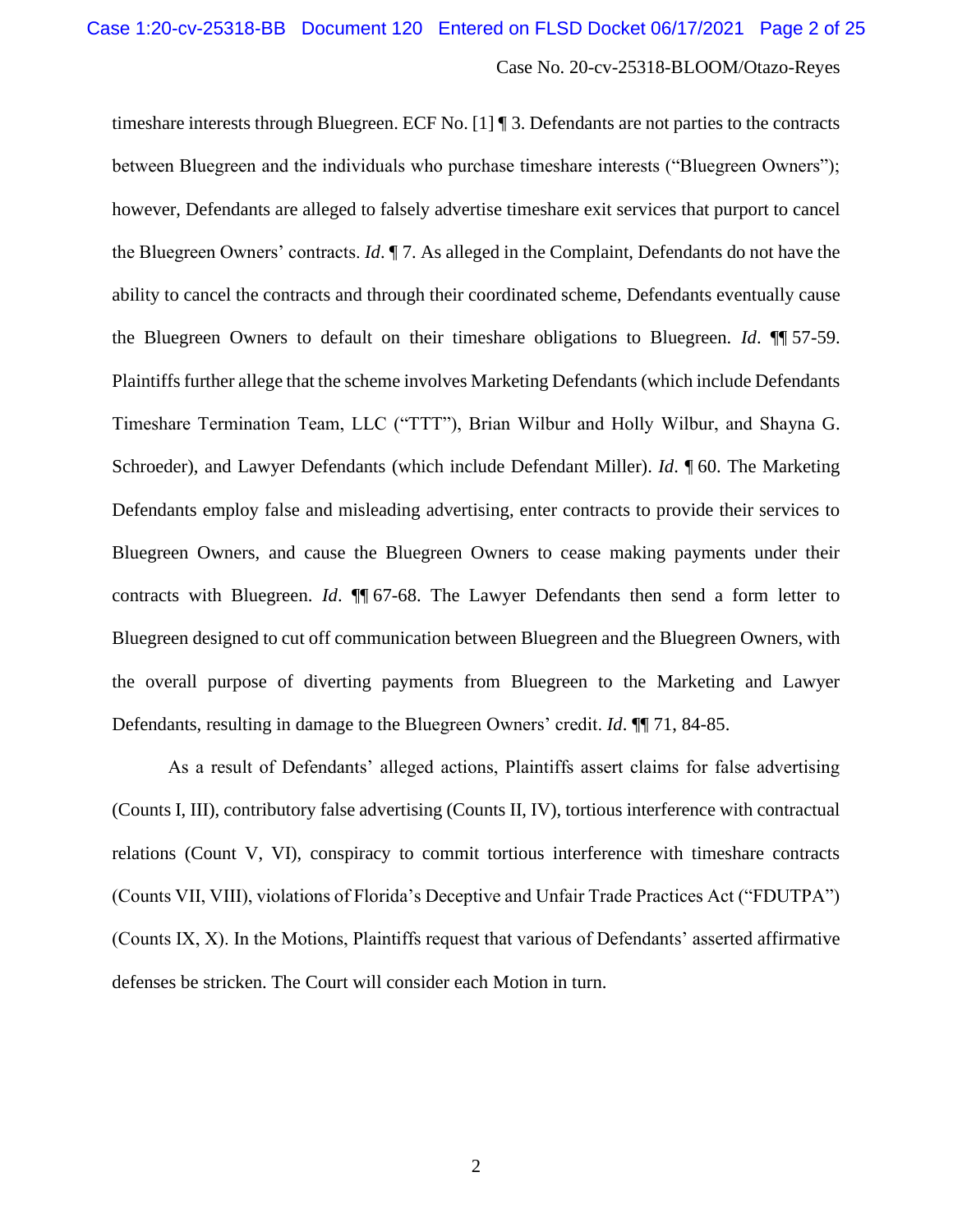# **II. LEGAL STANDARD**

"An affirmative defense is one that admits to the complaint, but avoids liability, wholly or partly, by new allegations of excuse, justification, or other negating matters. A defense that simply points out a defect or lack of evidence in the plaintiff's case is not an affirmative defense." *Adams v. Jumpstart Wireless Corp.*, 294 F.R.D. 668, 671 (S.D. Fla. 2013) (internal citations omitted).

Rule 12(f) of the Federal Rules of Civil Procedure permits a court to "strike from a pleading an insufficient defense or any redundant, immaterial, impertinent, or scandalous matter." Fed. R. Civ. P. 12(f). District Courts have "broad discretion in considering a motion to strike under Fed. R. Civ. P. 12(f)." *Morrison v. Exec. Aircraft Refinishing, Inc.*, 434 F. Supp. 2d 1314, 1317–18 (S.D. Fla. 2005). Despite this discretion, "'[a] motion to strike is a drastic remedy[,]' which is disfavored by the courts and 'will usually be denied unless the allegations have no possible relation to the controversy and may cause prejudice to one of the parties.'" *Thompson v. Kindred Nursing Ctrs. E., LLC*, 211 F. Supp. 2d 1345, 1348 (M.D. Fla. 2002) (quoting *Augustus v. Bd. of Pub. Instruction of Escambia Cnty., Fla.*, 306 F.2d 862, 868 (5th Cir. 1962) and *Poston v. Am. President Lines, Ltd.*, 452 F. Supp. 568, 570 (S.D. Fla. 1978)).

"Courts have developed two schools of thought regarding the pleading standard required for affirmative defenses, and the Eleventh Circuit has not yet resolved the split in opinion." *Ramnarine v. CP RE Holdco 2009-1*, *LLC*, No. 12-61716-CV, 2013 WL 1788503, at \*1 (S.D. Fla. Apr. 26, 2013). Some courts in the Eleventh Circuit have concluded that affirmative defenses are subject to the heightened pleading standard of Rule 8(a), as set forth in *Bell Atlantic Corp. v. Twombly*, 550 U.S. 544 (2007), and *Ashcroft v. Iqbal*, 556 U.S. 662 (2009). *See, e.g. Moore v. R. Craig Hemphill Assocs.*, No. 3:13-CV-900-J-39, 2014 WL 2527162, at \*2 (M.D. Fla. May 6, 2014); *see also Adams v. JP Morgan Chase Bank, N.A.*, No. 3:11-CV-337-J-37, 2011 WL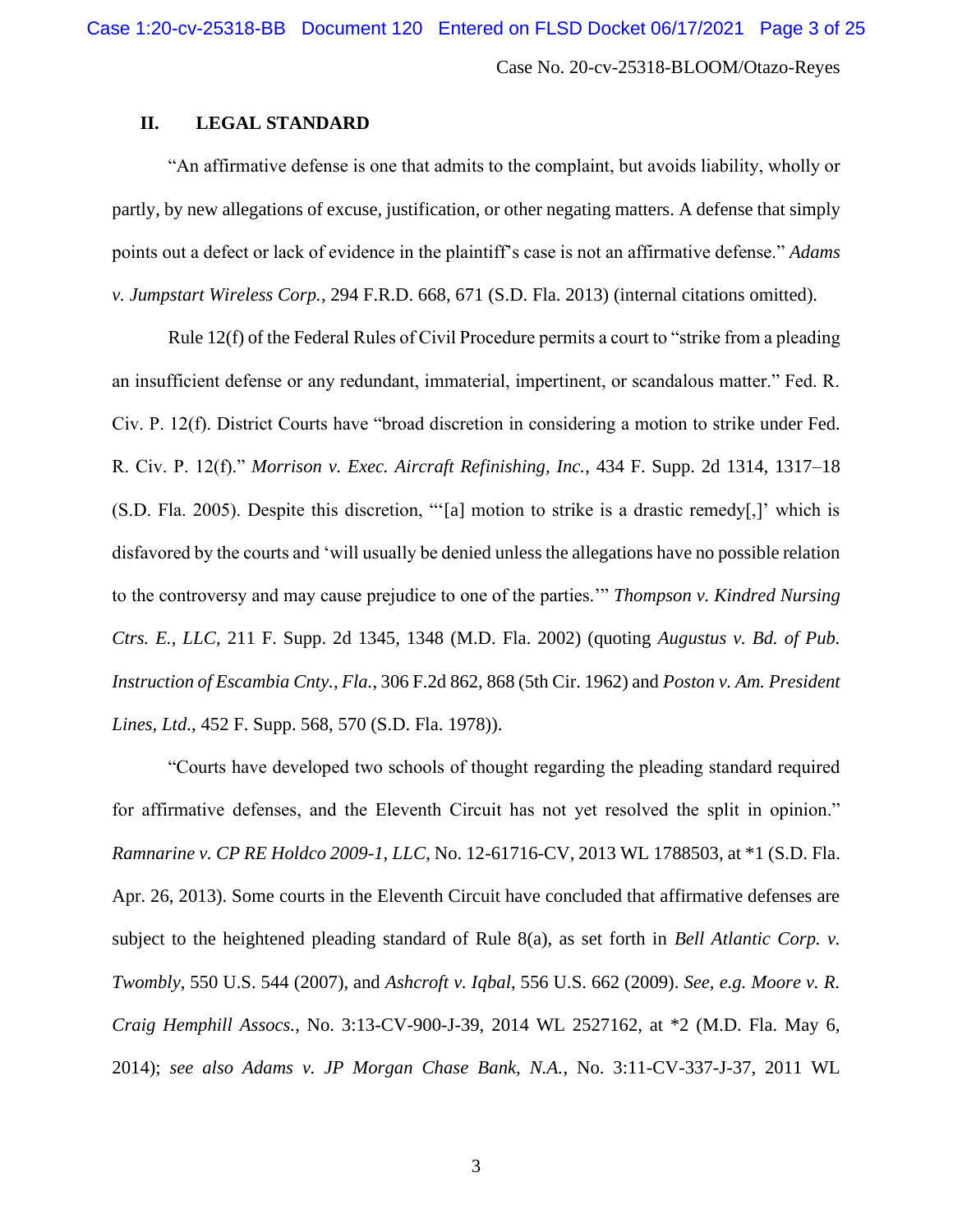2938467, at \*2-3 (M.D. Fla. July 21, 2011). Others have held that affirmative defenses are subject to less stringent standard under Rules 8(b) and 8(c), and that affirmative defenses need only "provide fair notice of the nature of the defense and the grounds upon which it rests." *See e.g., Sparta Inc. Co. v. Colareta*, No. 13-60579-CIV, 2013 WL 5588140, at \*3 (S.D. Fla. Oct. 10, 2013) (denying in part plaintiff's motion to strike defendant's affirmative defenses because the affirmative defenses provided plaintiff with fair notice); *Ramnarine*, 2013 WL 1788503 at \*1 (denying motion to strike affirmative defenses). The Eleventh Circuit has stressed that providing notice is the purpose of Rule 8(c) and it simply guarantees that the opposing party has fair notice of issues that may be raised at trial so that they are prepared to properly litigate the issues. *Id.* at \*3.

As this Court has previously opined, the difference in the language between Rule 8(a) and (b) is "subtle but significant." *Northrop & Johnson Holding Co., Inc.*, 16-cv-63008- BLOOM/Valle, 2017 WL 5632041, at \*2 (citing *Laferte v. Murphy Painters, Inc.*, No. 17-CIV-60376, 2017 WL 2537259, \*2 (S.D. Fla. June 12, 2017). While Rule 8(a) requires "a short and plaint statement of the claim showing that the pleader is entitled to relief," Rule 8(b) merely requires that a party "state in short and plain terms its defenses to each claim asserted against it." Fed. R. Civ. P. 8(a) and (b). In plain terms, the language of Rule 8(a) requires the party to "show" that they are entitled to relief, while Rule 8(b) does not. *See Moore*, 2014 WL 2527162, at \*2.

This Court has previously concluded that "affirmative defenses are not subject to the heightened pleading standard elucidated in *Twombly* and *Iqbal*." *See Northrop & Johnson Holding Co., Inc.*, 2017 WL 5632041, at \*2; *Laferte*, 2017 WL 2537259, at \*2; *Abajian v. HMSHost Corp.*, WL 1929134, \*3 (S.D. Fla. Apr. 21, 2020); *S.E.C. v. 1 Global Capital LLC*, 331 F.R.D. 434 (S.D. Fla. 2019); *Longhini v. Kendall Lakes Office Park Condo Ass'n, Inc.*, No. 20-cv-23352-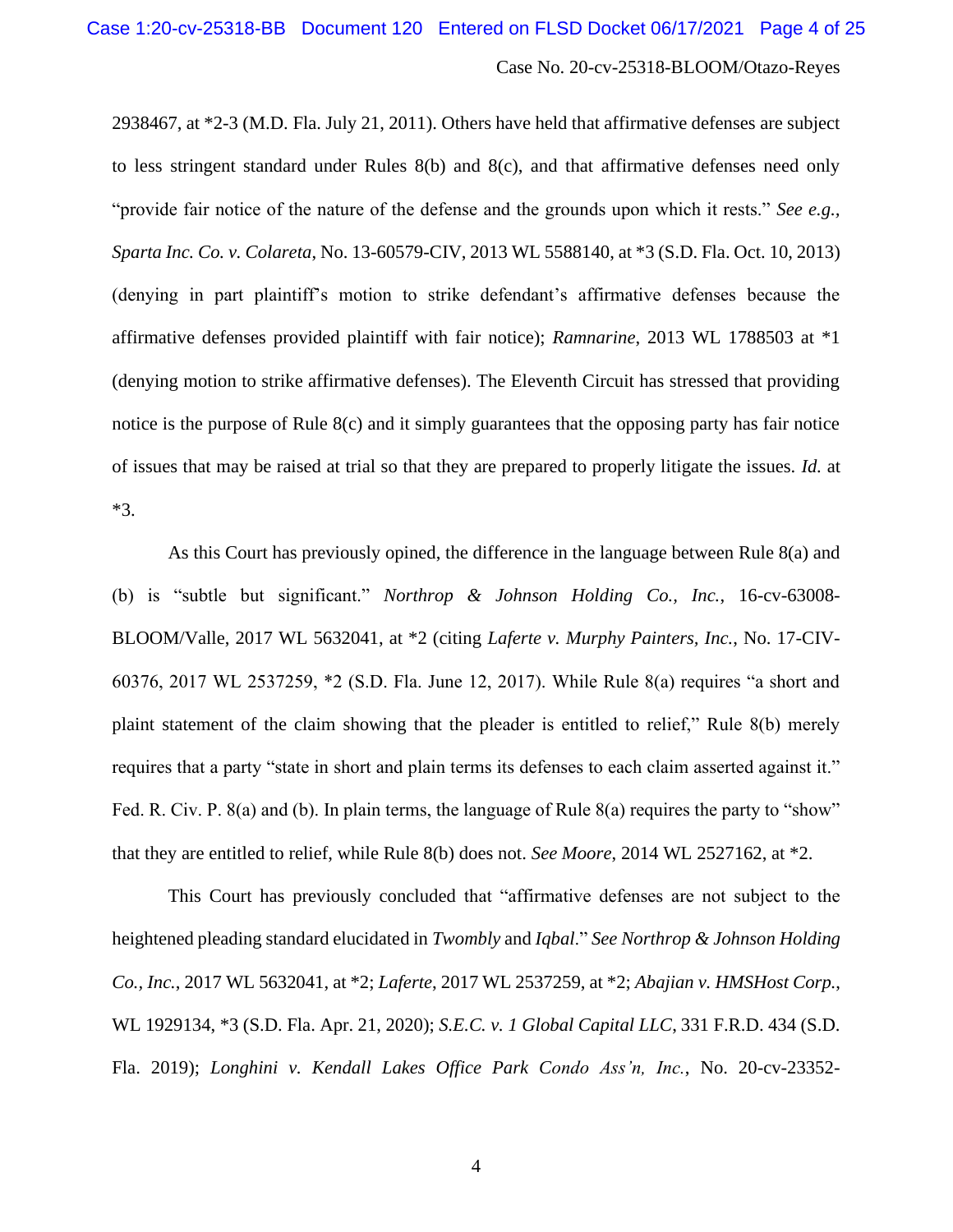BLOOM/Louis, 2020 WL 7074641, at \*3 (S.D. Fla. Dec. 3, 2020). As noted by one district court, "to artificially supply Rules  $8(b)(1)$  and  $8(c)(1)$  with the unique language of Rule  $8(a)(2)$  requiring 'showing' is to contravene well-established principles of statutory construction, which have been found applicable to interpreting the Federal Rules of Civil Procedure." *E.E.O.C. v. Joe Ryan Enterps., Inc.*, 281 F.R.D. 660, 663 (M.D. Ala. 2012) (citing *Bus. Guides v. Chromatic Commc'ns Enterps., Inc.*, 498 U.S. 533, 540-41, 111 S. Ct. 922, 112 L. Ed. 2d 1140 (1991)). Furthermore, "when one considers that a defendant must answer the complaint within 21 days, imposing a different standard for defenses is not unfair." *Floyd v. SunTrust Banks, Inc.*, No. 1:10-cv-2620- RWS, 2011 WL 2441744, at \*8 (N.D. Ga. June 13, 2011).

Even so, under this standard, "'an affirmative defense must be stricken when the defense is comprised of no more than 'bare-bones, conclusory allegations' or is 'insufficient as a matter of law.'" *Northrop & Johnson Holding Co., Inc.*, 2017 WL 5632041, at \*3 (quoting *Adams*, 294 F.R.D. at 671 and *Home Mgmt. Sols., Inc. v. Prescient, Inc.*, No. 07-20608-CIV, 2007 WL 2412834, at \*2 (S.D. Fla. Aug. 21, 2007)). "A defense is insufficient as a matter of law only if: (1) on the face of the pleadings, it is patently frivolous, or (2) it is clearly invalid as a matter of law." *Microsoft Corp. v. Jesse's Computers & Repair, Inc.*, 211 F.R.D. 681, 683 (M.D. Fla. 2002).

### **III. DISCUSSION**

# **A. Plaintiffs' Motion to Strike Systema Marketing, Inc. and Shayna G. Schroeder's Affirmative Defenses, ECF No. [57]**

Plaintiffs move to strike the Fifth, Sixth, Seventh, Tenth, Twelfth, Fifteenth, Sixteenth, Eighteenth, Nineteenth, Twentieth, and Twenty-Third Affirmative Defenses asserted by Defendants Systema Marketing, Inc. and Shayna G. Schroeder (together, "Systema Defendants").<sup>1</sup>

 $<sup>1</sup>$  Plaintiffs contend that the Court should strike the Fifteenth through Twentieth Affirmative Defenses, yet</sup> they make no argument specifically with respect to the Seventeenth Affirmative Defense. Accordingly, the Court will assume Plaintiffs are not seeking to strike the Seventeenth Affirmative Defense.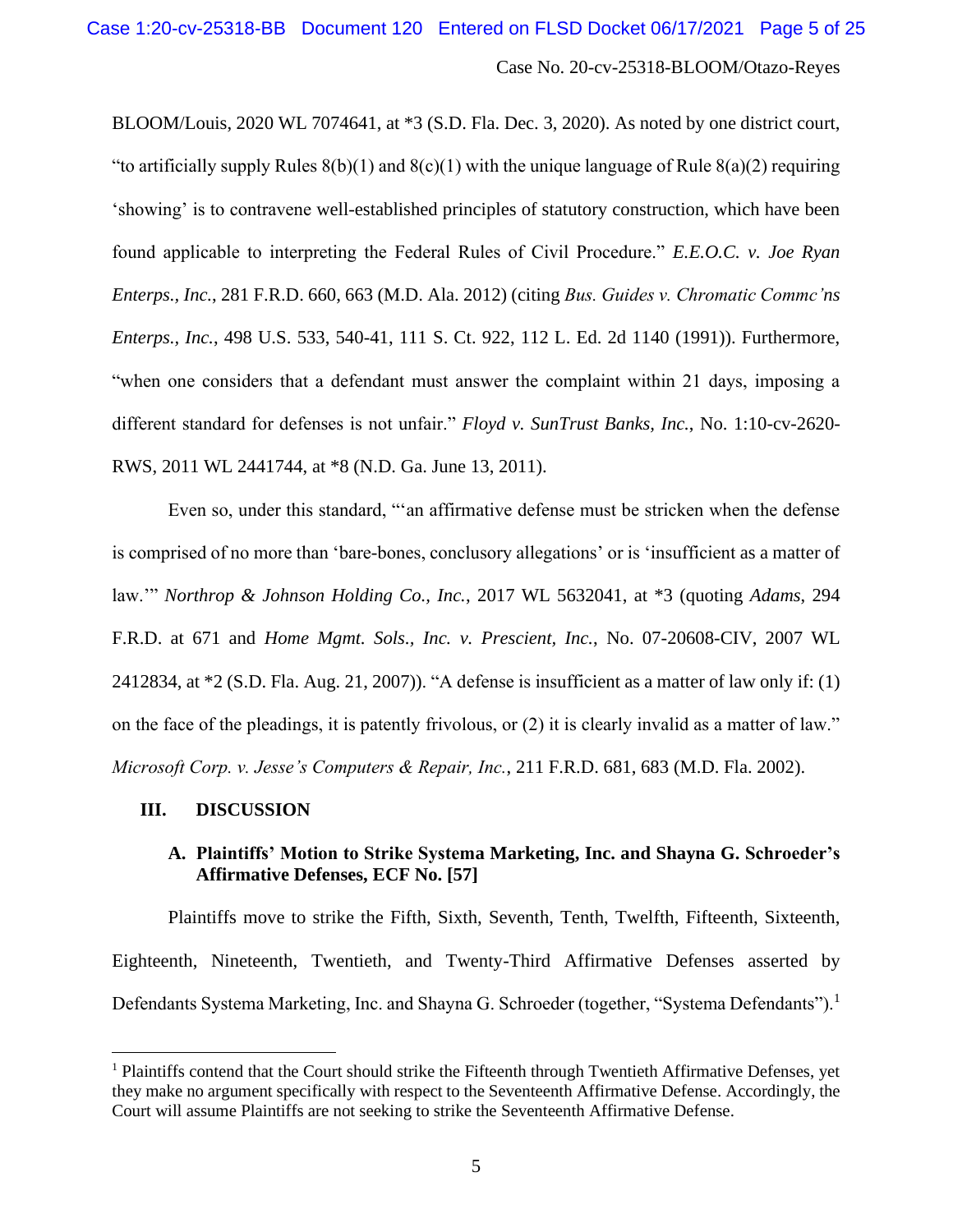Plaintiffs argue that Systema Defendants' defenses fall into two general categories: (1) defenses that are insufficiently pleaded; and (2) defenses that are legally insufficient and inapplicable on their face.

### **i. Insufficiently pleaded defenses**

Plaintiffs argue that Defendants' Tenth Affirmative Defense based upon the statute of limitations should be stricken because it states simply that "Plaintiffs' claims are barred in whole or in part by the applicable statutes of limitations." ECF No. [48] at 28. Plaintiffs rely on *Lynch v. Continental Group, Inc.*, No. 12-21648-CIV, 2013 WL 166226, at \*5 (S.D. Fla. Jan. 15, 2013), in which the court granted the request to strike a statute of limitations defense where there were no facts pleaded to support the defense. However, the court in *Lynch* was applying the *Twombly/Iqbal* standard, which this Court has determined does not apply to affirmative defenses. Indeed, the statute of limitations is expressly listed in Rule 8(c) of the Federal Rules of Civil Procedure as a valid affirmative defense, and "simply stating that Plaintiff's claims are barred by the statute of limitations is sufficient to put Plaintiff on notice of a statute of limitations defense." *Sport Mgmt. Sys., LLC v. Woolley Grp., LLC*, No. 15-cv-62224-BLOOM/Valle, 2016 WL 8793334, at \*2 (S.D. Fla. May 11, 2016) (quoting *Smith v. Wal-Mart Stores, Inc.*, No. 1:11-CV-226-MP-GRJ, 2012 WL 2377840, at \*5 (N.D. Fla. June 25, 2012)). Accordingly, the Court denies the request to strike the Tenth Affirmative Defense.

Plaintiffs also argue that Defendants' Twelfth Affirmative Defense asserting that "Plaintiffs' claims are barred by the doctrines of waiver, acquiescence, and estoppel," should be stricken. The Systema Defendants do not oppose Plaintiffs' request. Accordingly, the Court grants Plaintiffs' request to strike the Twelfth Affirmative Defense without prejudice.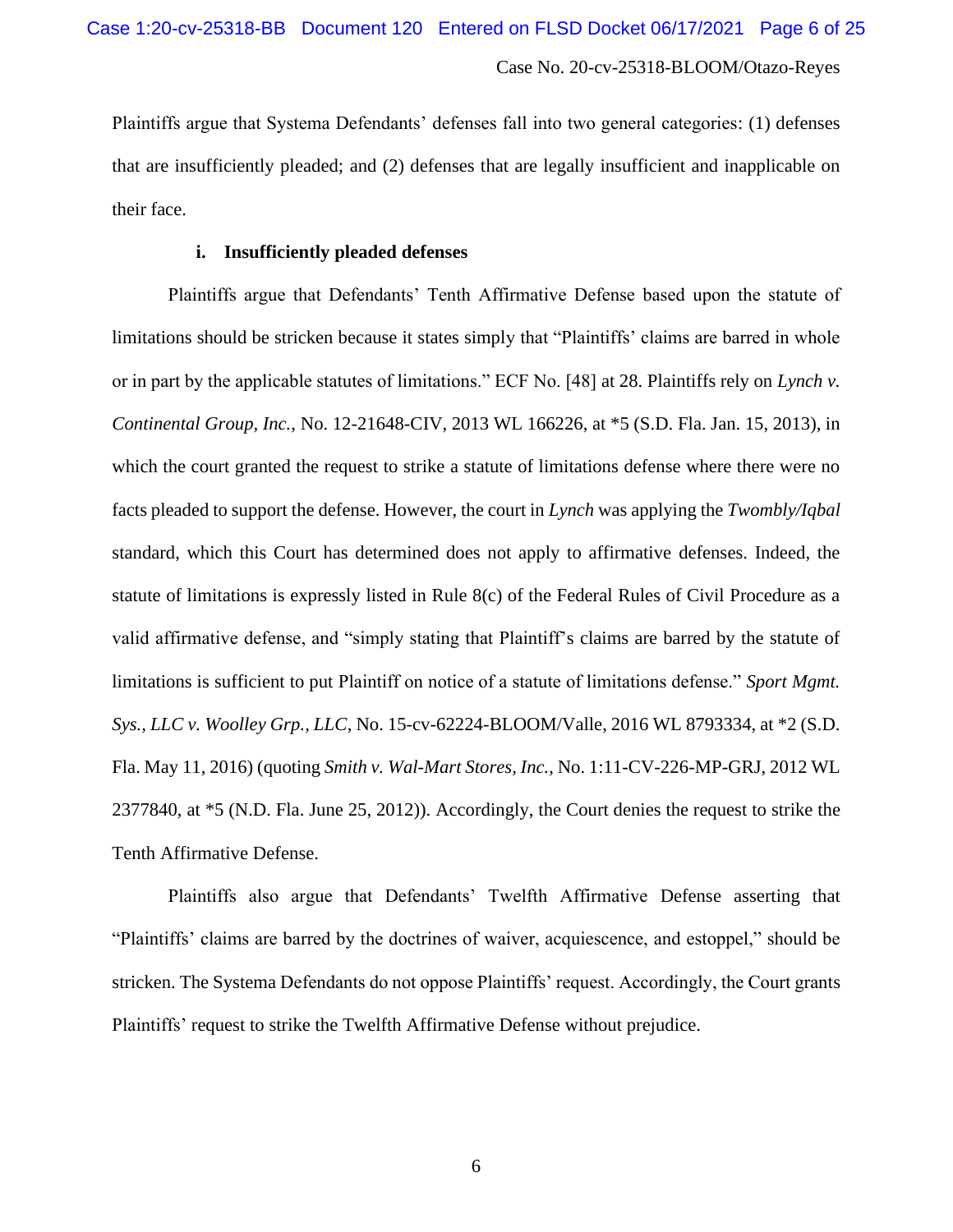### **ii. Legally insufficient defenses**

Plaintiffs move to strike Systema Defendants' Fifth Affirmative Defense on the basis that it does not apply because the existence of any liquidated damages provision is irrelevant to the determination of whether Systema Defendants engaged in the actions alleged in the Complaint.

The Fifth Affirmative Defense states that

Pursuant to Plaintiffs' contracts with Bluegreen Owners and other documents governing Bluegreen Owners' relationship with Plaintiffs, Plaintiffs are entitled to and receive liquidated damages when Bluegreen Owners' default. Plaintiffs are barred from recovering additional damages beyond the liquidated damages they recover.

ECF No. [48] at 27. Plaintiffs' argument misses the mark. While the Court agrees that the existence

of a liquidated damages provision is irrelevant to the substantive determination of Plaintiffs'

claims, the provision may be relevant with respect to determining the measure of any potential

damages with respect to Plaintiffs' tortious interference claim against Systema Defendants. As

such, Plaintiffs fail to demonstrate that the Fifth Affirmative Defense should be stricken.

Plaintiffs also request that the Court strike the Sixth Affirmative Defense based on the

litigation privilege. In the Sixth Affirmative Defense, Systema Defendants assert that

The litigation privilege is extended to Defendants by virtue of their, or their co-Defendants, serving as agents for timeshare owners with respect to timeshare owners' attempts to obtain legal services and the rendition of same. The litigation privilege provides absolute immunity with respect to communications made in furtherance of the litigation privilege and extends to legal services provided in contemplation of litigation, including pre-suit demand letters and similar actions. The litigation privilege extends to Defendants by virtue of an agency relationship with Bluegreen Owners (the potential litigant) and the integral role in supporting the pre-litigation actions of Lawyer Defendants.

ECF No. [48] at 27. Plaintiffs argue that Systema Defendants' assertion of the litigation privilege is misplaced because they have not sued anyone on behalf of their Bluegreen clients. In response, Systema Defendants argue that the litigation privilege can apply to pre-suit activity and whether it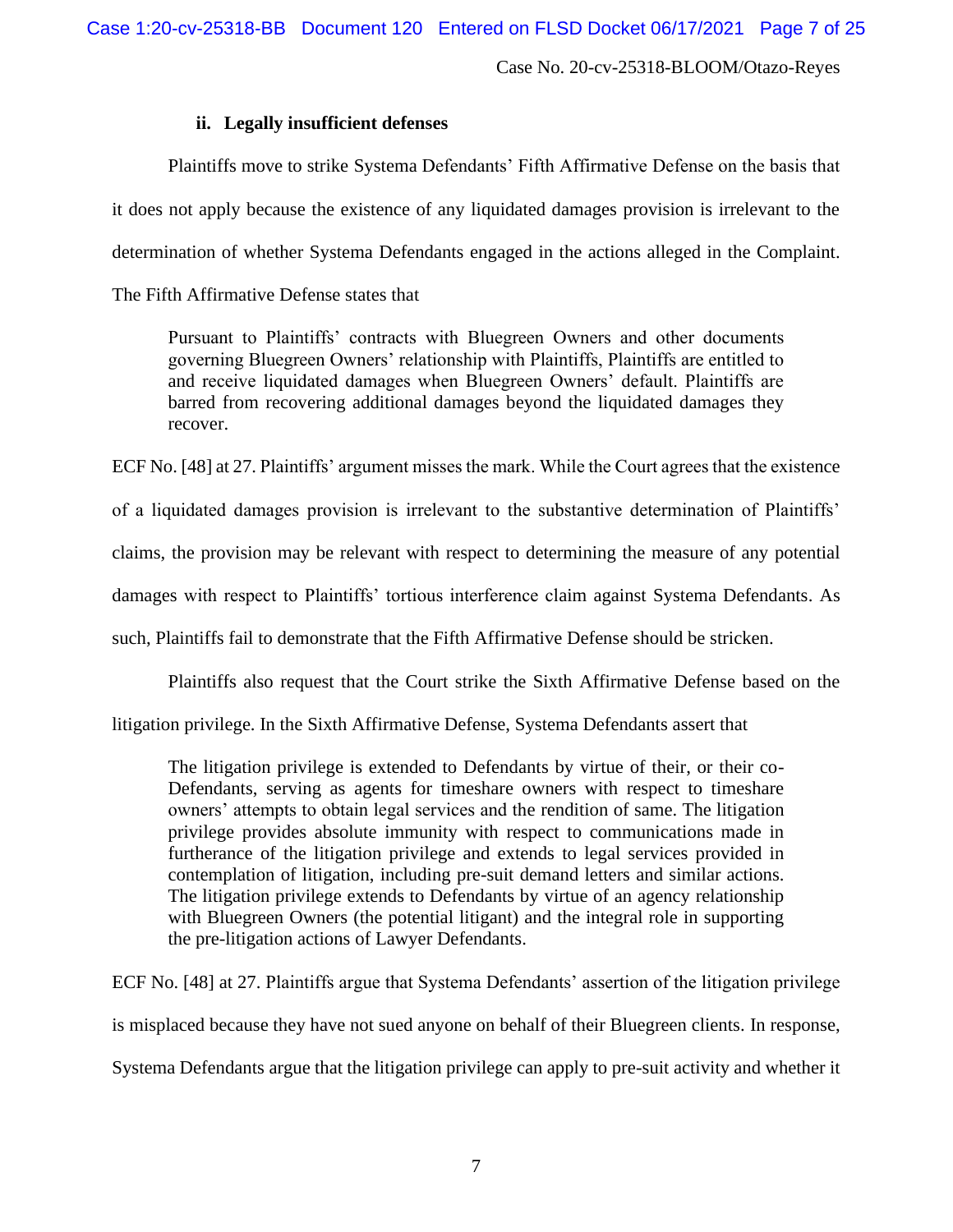does apply is a question of fact. Systema Defendants are correct that the litigation privilege can extend to pre-suit activities. *See Kelly v. Palmer, Reifler, & Assocs., P.A.*, 681 F. Supp. 2d 1356, 1368-69 (S.D. Fla. 2010) (recognizing that the litigation privilege may apply to pre-suit communications). In addition, the Court agrees that whether the privilege may apply is an issue of fact. The authorities cited by Plaintiffs involved cases at the summary judgment stage, and do not establish otherwise. *Orange Lake Country Club, Inc. v. Reed Hein & Assocs., LLC*, 367 F. Supp. 3d 1360, 1372 (M.D. Fla. 2019) (letters not protected in the absence of evidence that they were required by statute or by contract as a conditions precedent to suit, or related to the prosecution or defense of a suit); *Westgate Resorts, Ltd. v. Sussman*, 387 F. Supp. 3d 1318, 1354 (M.D. Fla. 2019) (no litigation privilege where party admitted that communications did not contemplate litigation and stated so).<sup>2</sup> As a result, the Court denies the request to strike the Sixth Affirmative Defense.

Plaintiffs next move to strike the Systema Defendant's Seventh Affirmative Defense based

on unclean hands. Systema Defendants assert that

Plaintiffs' claims are barred by the doctrine of Unclean Hands. Plaintiffs induce consumers into purchasing worthless timeshare interests at "today only" highpressure timeshare sales presentations and refuse to offer consumers relief from their perpetual financial obligations associated with the same. Plaintiffs promote the "value" of their timeshare products and the ease consumers can sell or dispose of their timeshare interests. Plaintiffs then refuse to work in good-faith with, and in many instances even respond to, its consumer-victims' agents/attorneys who contact Plaintiffs on consumers' behalf and instead follow their internal contract termination procedure to take the timeshare interests back to resell for everincreasing monetary amounts.

ECF No. [48] at 27. Plaintiffs argue that this defense should be stricken because Systema

Defendants cannot assert unclean hands based on a third party's alleged injury—in this case, the

<sup>2</sup> Plaintiffs' reliance on *Trent v. Mort. Electronic Registration Sys., Inc.*, 618 F. Supp. 2d 1356, 1360 (M.D. Fla. 2007), is misplaced. In *Trent*, the court did not find that pre-suit communications could never be protected by the litigation privilege; rather, the court declined to extend the privilege to pre-suit communications where the parties agreed that they were not required by law. Here, there is no such agreement.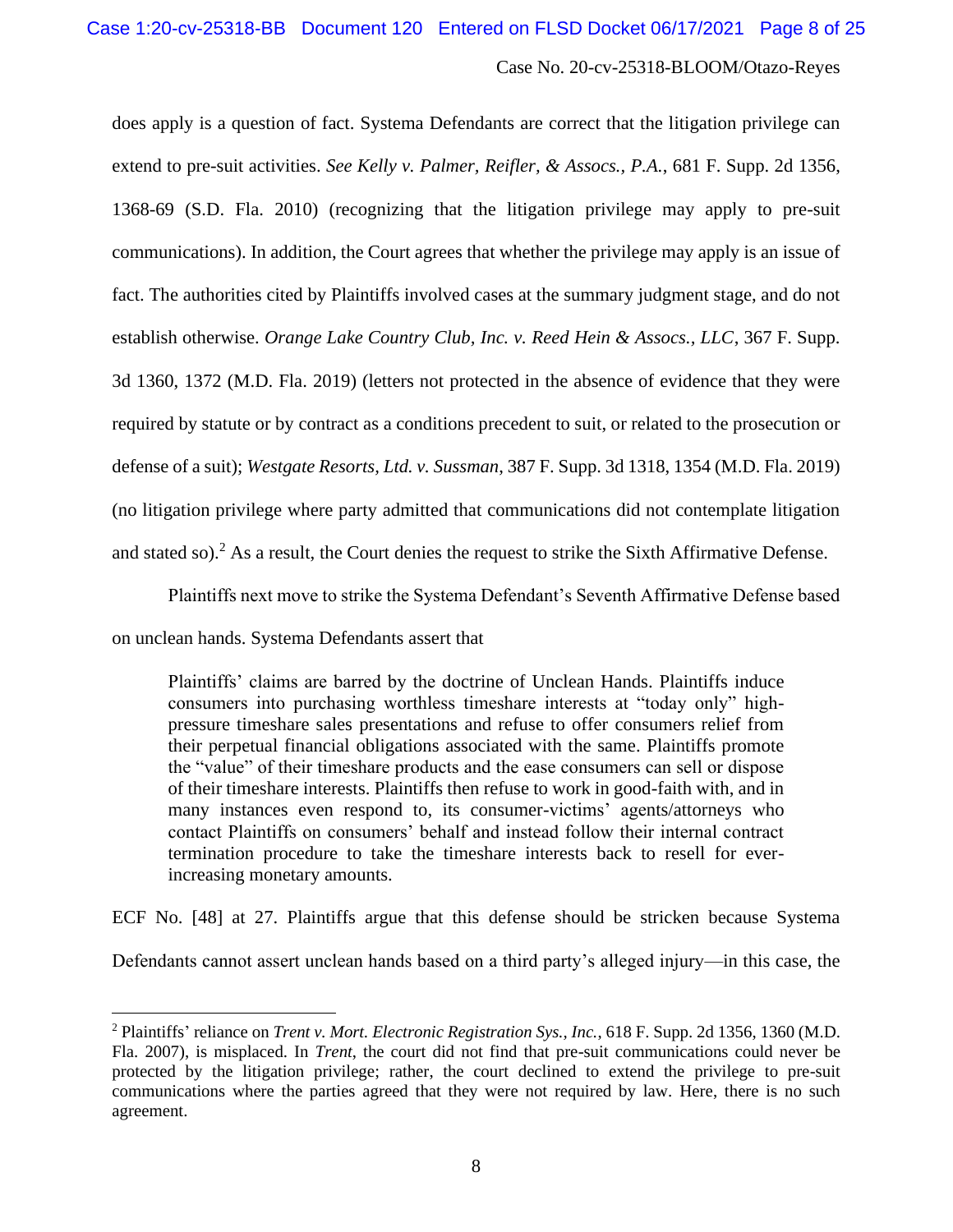Bluegreen owners. The Court agrees. The doctrine of unclean hands requires that a party be personally injured by the alleged wrongful actions. *Calloway v. Partners Nat'l Health Plans*, 986 F.2d 446, 451 (11th Cir. 1993) ("[T]he plaintiff's wrongdoing does not bar relief unless the defendant can show that it was personally injured by her conduct." (citations omitted)). Systema Defendants assert that they, as the Bluegreen owners' agents, are personally injured by Plaintiffs' "horrible treatment" of the Bluegreen owners. However, as written, the Seventh Affirmative Defense does not state that Systema Defendants are personally harmed by Plaintiffs' treatment of the Bluegreen owners, nor have Systema Defendants cited any authority to support their contention that the allegations fall within their roles as agents for the Bluegreen owners. Accordingly, the Court strikes the Seventh Affirmative Defense as insufficient.

Plaintiffs also request that the Court strike Systema Defendants' Fifteenth Affirmative Defense, which states that "[t]he plain language and intent of the Lanham Act does not provide Plaintiffs a claim for contributory false advertising." ECF No. [48] at 28. Indeed, the United States Court of Appeals for the Eleventh Circuit has held that a plaintiff may bring a claim for contributory false advertising. *Duty Free Ams., Inc. v. Estee Lauder Cos., Inc.*, 797 F.3d 1248, 1276 (11th Cir. 2015). In response, Systema Defendants argue that the Fifteenth Affirmative Defense should not be stricken because several courts outside of the Eleventh Circuit have reached the opposite conclusion and that the Eleventh Circuit will likely be asked to revisit its decision in the near future. However, *Duty Free Americas, Inc.* is binding on the Court unless and until the Eleventh Circuit reconsiders its decision, and therefore the Fifteenth Affirmative Defense is legally insufficient and will be stricken with prejudice.

Next, Plaintiffs argue that Systema Defendants' agency defenses should be stricken because they are specious and misapprehend the law of agency. Specifically, Plaintiffs request that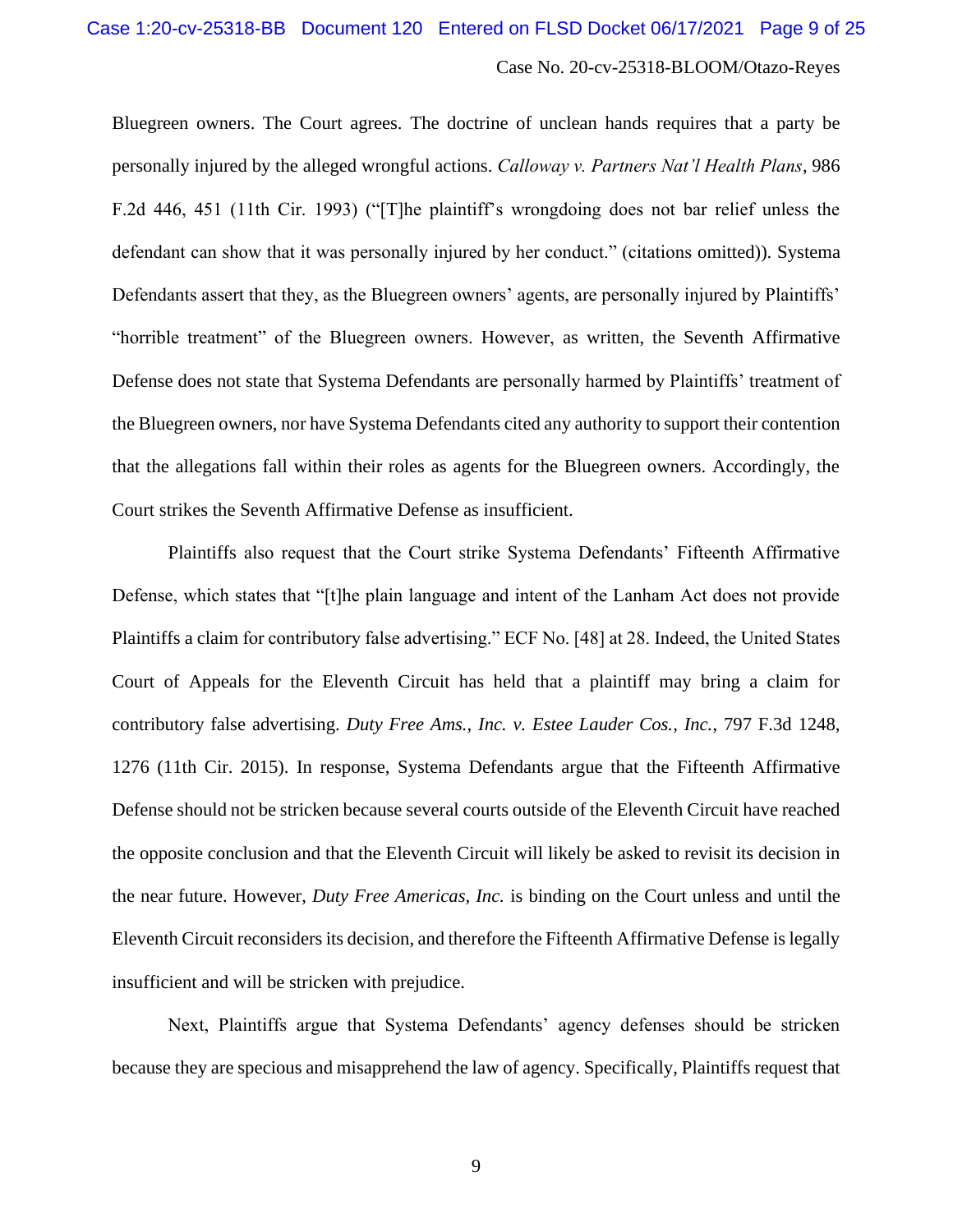the Court strike the Sixteenth, Eighteenth, and Nineteenth Affirmative Defenses. The Sixteenth Affirmative Defense asserts that "Plaintiffs' claims based upon tortious interference are barred because Defendants or co-Defendants are timeshare owners' agents and thus Defendants could not have interfered with or conspired to interfere with their principals' timeshare contracts." ECF No. [48] at 28-29. The Eighteenth Affirmative Defense states that "Plaintiffs' claims against Defendants for tortious interference are barred because Defendants, or co-Defendants, enjoy the competition privilege to interfere and any interference was in Defendants' economic interest." *Id*. at 29. The Nineteenth Affirmative Defense states that "[a]ny interference with a contract was justified, in the Bluegreen Owners' best interest, and served the public interest because, among other reasons, Bluegreen Owners rarely if ever incur actual damages and the underlying subject contracts are oppressive, unfair and in many cases illegal." *Id*.

Plaintiffs argue that false representations and fraudulent misrepresentations render any agent or attorney liable for tortious interference, and the allegations are that Systema Defendants use false and/or misleading representations to induce owners to breach their contracts. However, whether the representations made by Systema Defendants are false or fraudulent is an issue of fact, and therefore, the agency defenses are not legally insufficient. *See Westgate Resorts, Ltd.*, 387 F. Supp. 3d at 1353 (finding that evidence in the record at summary judgment demonstrated that defendant's directions were fraudulent and wrongful). As such, the Court denies the request to strike the Sixteenth, Eighteenth, and Nineteenth Affirmative Defenses.

In the Twentieth Affirmative Defense, Systema Defendants assert that Plaintiffs' claim for civil conspiracy is barred by the intra-corporate conspiracy doctrine." ECF No. [48] at 29. Plaintiffs argue that this defense should be stricken because there are no facts pleaded in support, and it is inapplicable in this case. "[U]nder the [intra-corporate conspiracy] doctrine, a corporation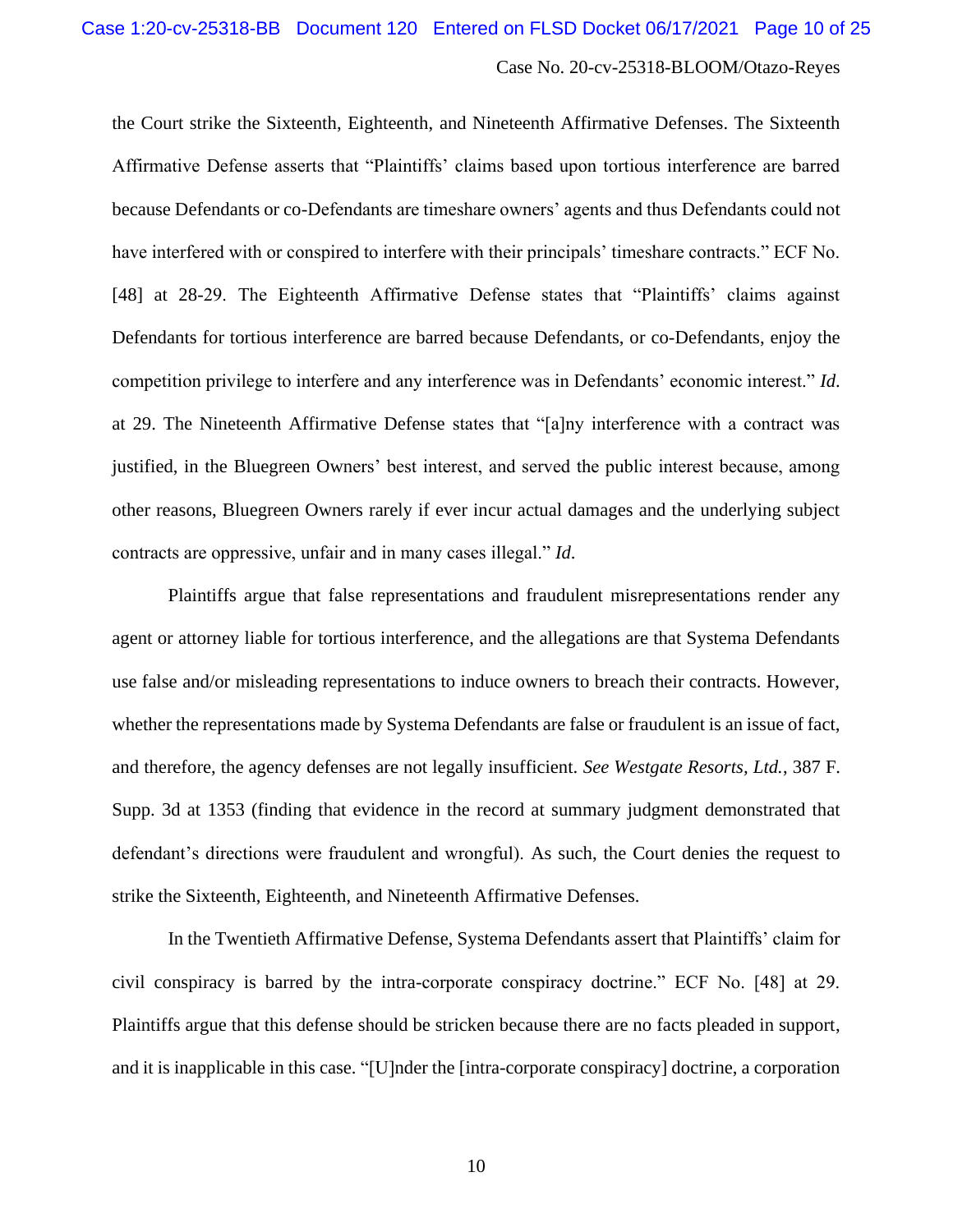cannot conspire with its employees, and its employees, when acting in the scope of their employment, cannot conspire among themselves." *Denney v. City of Albany*, 247 F.3d 1172, 1190 (11th Cir. 2001). In response, Systema Defendants argue that the Complaint contains allegations that Schroeder and Defendant Jordan Salkin are officers of Systema Marketing, Inc. and Freedom Consumer Services, LLC, that the two entities are shell companies and interchangeable, and that these defendants are parties to the same conspiracy. ECF No. [1] ¶¶ 34-37, 261-68. Plaintiffs also allege that Systema Defendants conspired with other defendants in the case, *see id.* ¶ 262; however, to the extent that Plaintiffs' conspiracy claim is based upon the actions amongst Schroeder, Salkin, Systema Marketing, Inc. and Freedom Consumer Services, LLC, the Court agrees that the intracorporate conspiracy doctrine may apply. Accordingly, the Court denies Plaintiffs' request to strike the Twentieth Affirmative Defense.

Finally, Plaintiffs argue that the Twenty-Third Affirmative Defense should be stricken as legally insufficient. The Twenty-Third Affirmative Defense states that "Plaintiffs lack standing under FDUTPA for the conduct alleged because Plaintiffs are not consumers and did not engage in consumer transactions with Defendants." ECF No. [48] at 29. According to Systema Defendants, a business may only assert a FDUTPA claim if the business engaged in a transaction to purchase goods or services.

FDUTPA is to be construed "liberally" to promote its underlying policies. Fla. Stat. § 501.202. In order to have standing to recover damages under FDUTPA, a claimant must be a "person," and "anyone aggrieved" by a FDUTPA violation may seek declaratory or injunctive relief. *See* Fla. Stat. § 501.211(2) (conferring standing on "a person who has suffered a loss as a result of a violation of this part") and § 501.211(1) (stating that "anyone aggrieved by a violation of this part may bring an action to obtain a declaratory judgment that an act or practice violates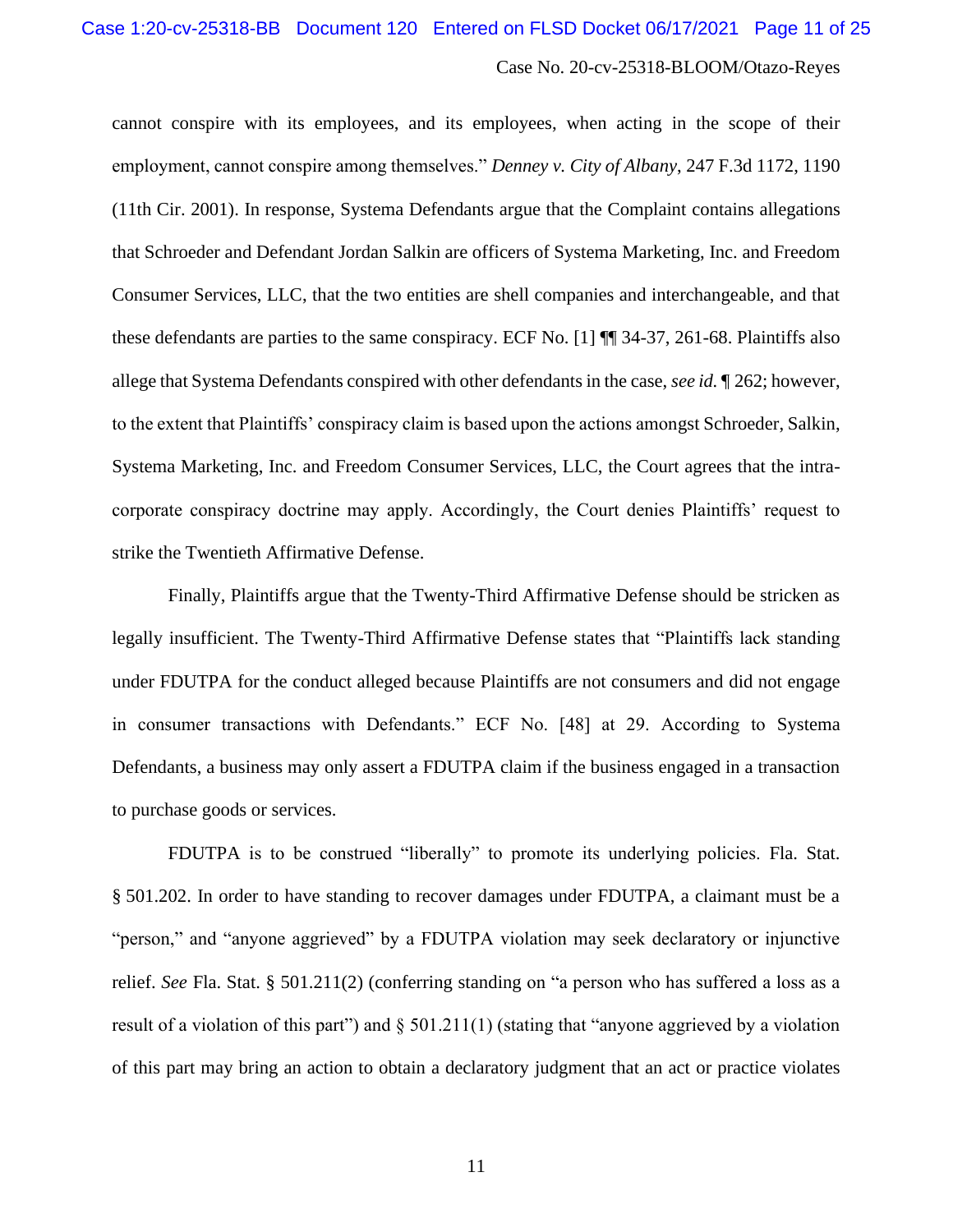this part and to enjoin a person who has violated, is violating, or is otherwise likely to violate this part.").

Under Florida law, a party need not be a consumer to bring a FDUTPA claim. *See Caribbean Cruise Line, Inc. v. Better Bus. Bureau of Palm Beach Cnty., Inc.*, 169 So. 3d 164, 166- 69 (Fla. 4th DCA 2015) (reversing trial court's dismissal of FDUTPA claim where the lower court determined that plaintiff lacked standing because it was not in a consumer relationship with defendant, and noting that "while the claimant would have to prove that there was an injury or detriment to consumers in order to satisfy all of the elements of a FDUTPA claim, the claimant does not have to be a consumer to bring the claim") (emphasis omitted); *see also Bailey v. St. Louis*, 196 So. 3d 375, 383 (Fla. 2d DCA 2016) (explaining that competitors have standing to bring FDUTPA claims and that recovery of damages under the FDUTPA is not limited to consumers).

The Court acknowledges that it has previously determined that a "person" under FDUTPA only applies to "'consumers' who engage in the 'purchase of goods and services,'" *Raimbeault v. Accurate Machine & Tool, LLC*, No. 14-cv-20136, 2014 WL 5795187, at \*7 (S.D. Fla. Oct. 2, 2014); however, this determination no longer reflects current Florida law.<sup>3</sup> The *Raimbeault* decision was based on *Carrol v. Lowes Home Centers, Inc.*, No. 12-23996-CIV, 2014 WL 1928669 (S.D. Fla. May 6, 2014), which concluded that FDUTPA is "ambiguous as to who can bring suit under Fla. Stat.  $\S 501.211(2)$ " and recognized that at that time, there was "no Florida state court decision on point" regarding whether the 2001 statutory amendment "expanded the statute to reach non-consumers<sup>[*.*]" *Id.* at \*3. That court ultimately determined that "person" "applies only to</sup>

<sup>3</sup> For the same reason, Systema Defendants' reliance on *Taft v. Dade Cnty. Bar Assoc., Inc.*, No. 15-cv-22072-KMM, 2015 WL 5771811, at \*4 (S.D. Fla. Oct. 2, 2015) and *Leon v. Tapas & Tintos, Inc.*, 51 F. Supp. 3d 1290 (S.D. Fla. 2014) is misplaced.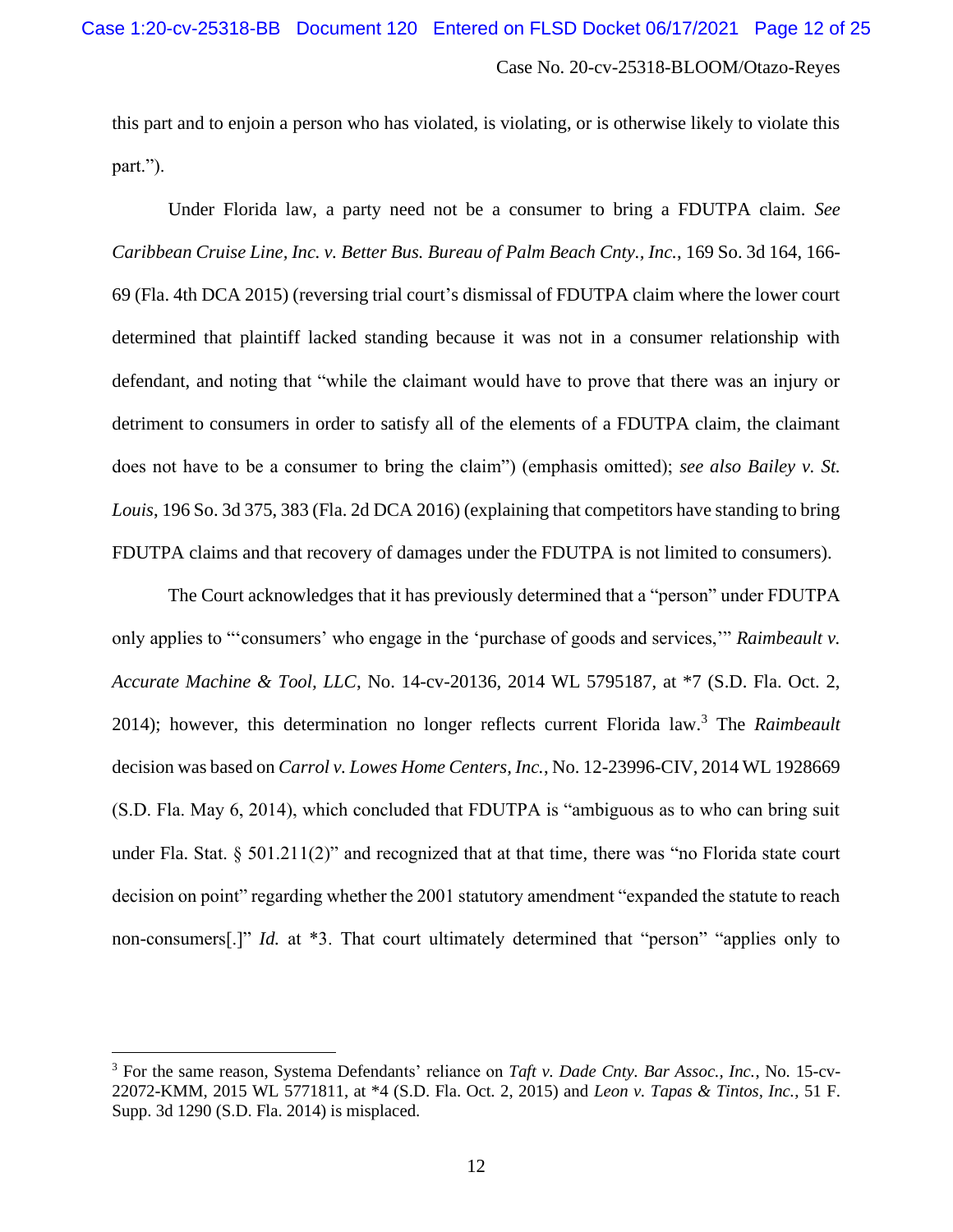'consumers'" and that the Florida legislature "did not intend to expand the FDUTPA to nonconsumers." *Id.*

Since then, Florida state courts have ruled uniformly that non-consumers can bring FDUTPA actions. *See, e.g., Caribbean Cruise Line, Inc.*, 169 So. 3d at 169 ("This change indicates that the legislature no longer intended FDUTPA to apply to only consumers, but to other entities able to prove the remaining elements of the claim as well."); *Bailey v. St. Louis*, 196 So. 3d 375, 383 (Fla. 2d DCA 2016); *Off Lease Only, Inc. v. LeJeune Auto Wholesale, Inc.*, 187 So. 3d 868, 869 n.2 (Fla. 3d DCA 2016) (noting that it is "correct that section 501.211(2) no longer requires one to be a 'consumer' to maintain an action for damages under FDUTPA"). *See also Chiron Recovery Ctr., LLC v. AmeriHealth Hmo of N.J., Inc.*, No. 9:16-CV-82043, 2017 WL 4390169, at \*6-7 (S.D. Fla. Oct. 3, 2017) (following the "determinations of the Florida District Courts of Appeal that non-consumers may sue under FDUTPA" because although there is a split in the federal district courts, "the state appellate courts that have ruled on the issue have determined that non-consumers have standing under FDUTPA" and "federal district courts interpreting state law 'are bound to follow any decisions of the state's intermediate appellate courts" when a state supreme court has not ruled on an issue) (citations omitted). While a FDUTPA claim involves a trade or commerce component, whether Plaintiffs can ultimately "prove the remaining elements of the claim," *Caribbean Cruise Line, Inc.*, 169 S. 3d at 169, does not otherwise affect their standing. Accordingly, the Court grants Plaintiffs' request to strike the Twenty-Third Affirmative Defense with prejudice.

# **B. Plaintiffs' Motion to Strike Defendant Harold O. Miller's Affirmative Defenses, ECF No. [62]**

Plaintiffs move to strike the Third, Fourth, Fifth, Sixth, Seventh, Eighth, Ninth, Tenth, Thirteenth, Sixteenth, Nineteenth, Twentieth, and Twenty-First Affirmative Defenses asserted by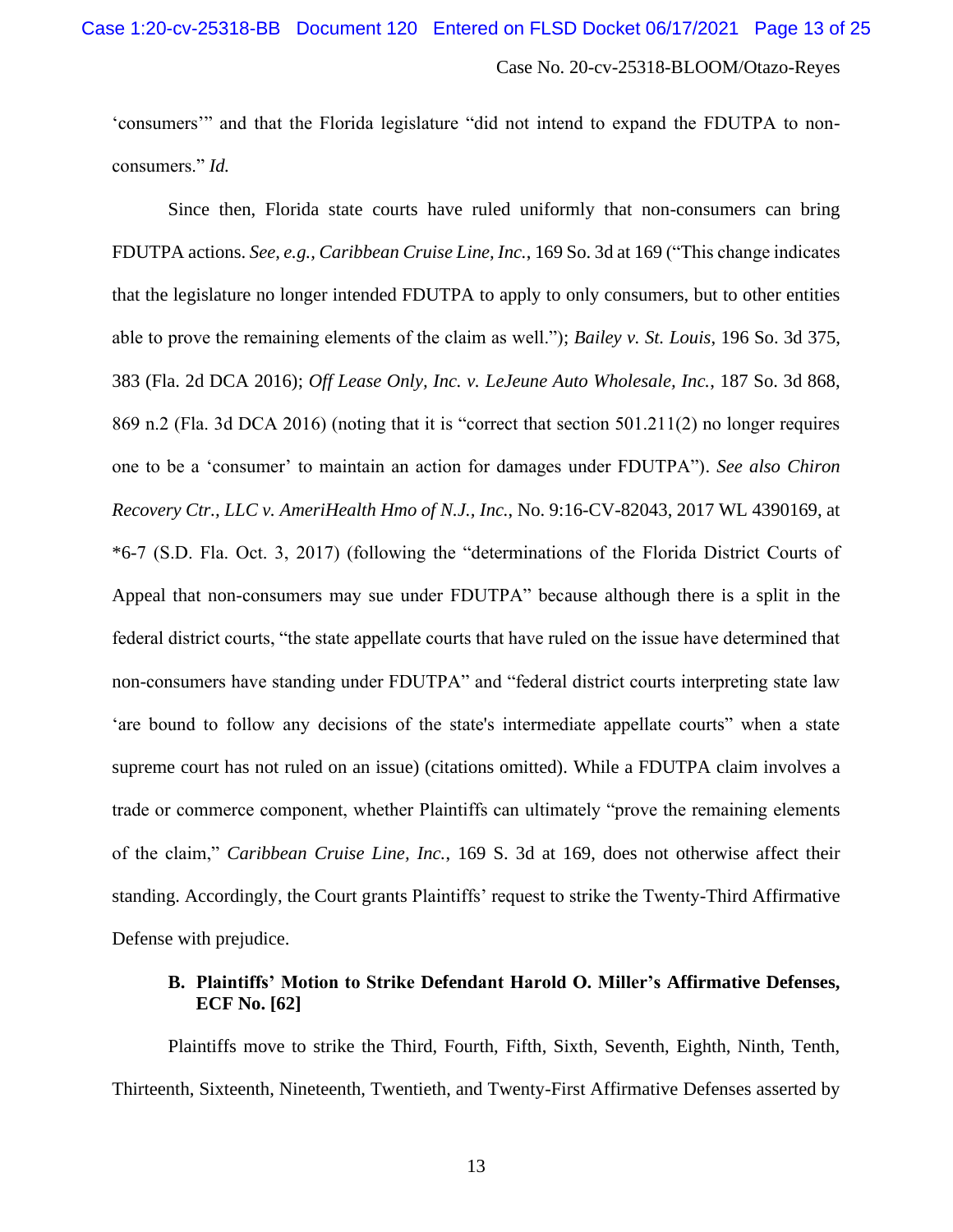Defendant Harold O. Miller ("Miller"). Plaintiffs argue that Miller's defenses fall into two general categories, (1) defenses that are insufficiently pleaded, and (2) defenses that are legally insufficient and inapplicable on their face.

### **i. Insufficiently pleaded defenses**

Plaintiffs move to strike Miller's antitrust defenses – the Eighth and Ninth Affirmative Defenses – for failing to set forth sufficient predicate facts to discern the conduct Miller contends violates the Sherman and Clayton Acts. The Eighth Affirmative Defense states that "Plaintiffs' claims fail and are barred because Plaintiffs are impermissibly asking for relief which would prevent Miller from engaging in counseling and representing disaffected timeshare owners in restraint of trade and in violation of the Sherman Antitrust Act, 15 U.S.C. § , et seq." ECF No. [34] at 18-19. The Ninth Affirmative Defense similarly states that "Plaintiffs' claims fail and are barred because Plaintiffs are impermissibly asking for relief which would prevent Miller from engaging in counseling and representing disaffected timeshare owners in restraint of trade and in violation of the Clayton Antitrust Act, 15 U.S.C. § 12, et seq." *Id*. at 19. Thus, Miller is asserting that the relief Plaintiffs are seeking constitutes an unfair restraint of trade in violation of antitrust laws because it would prevent him from representing his timeshare owner clients. Upon review, Plaintiffs have not demonstrated that the defenses are patently frivolous or invalid as a matter of law, *see Microsoft Corp.*, 211 F.R.D. at 683. Accordingly, the request to strike the Eighth and Ninth Affirmative Defenses is denied.

Plaintiffs next move to strike Miller's statute of limitations defense as insufficiently pleaded. The Twenty-First Affirmative Defense states that "[e]ach count of the Complaint against Miller is barred by the applicable specific statute of limitations to the extent any of the actions complained of against Miller occurred outside of applicable specific statutes of limitations for each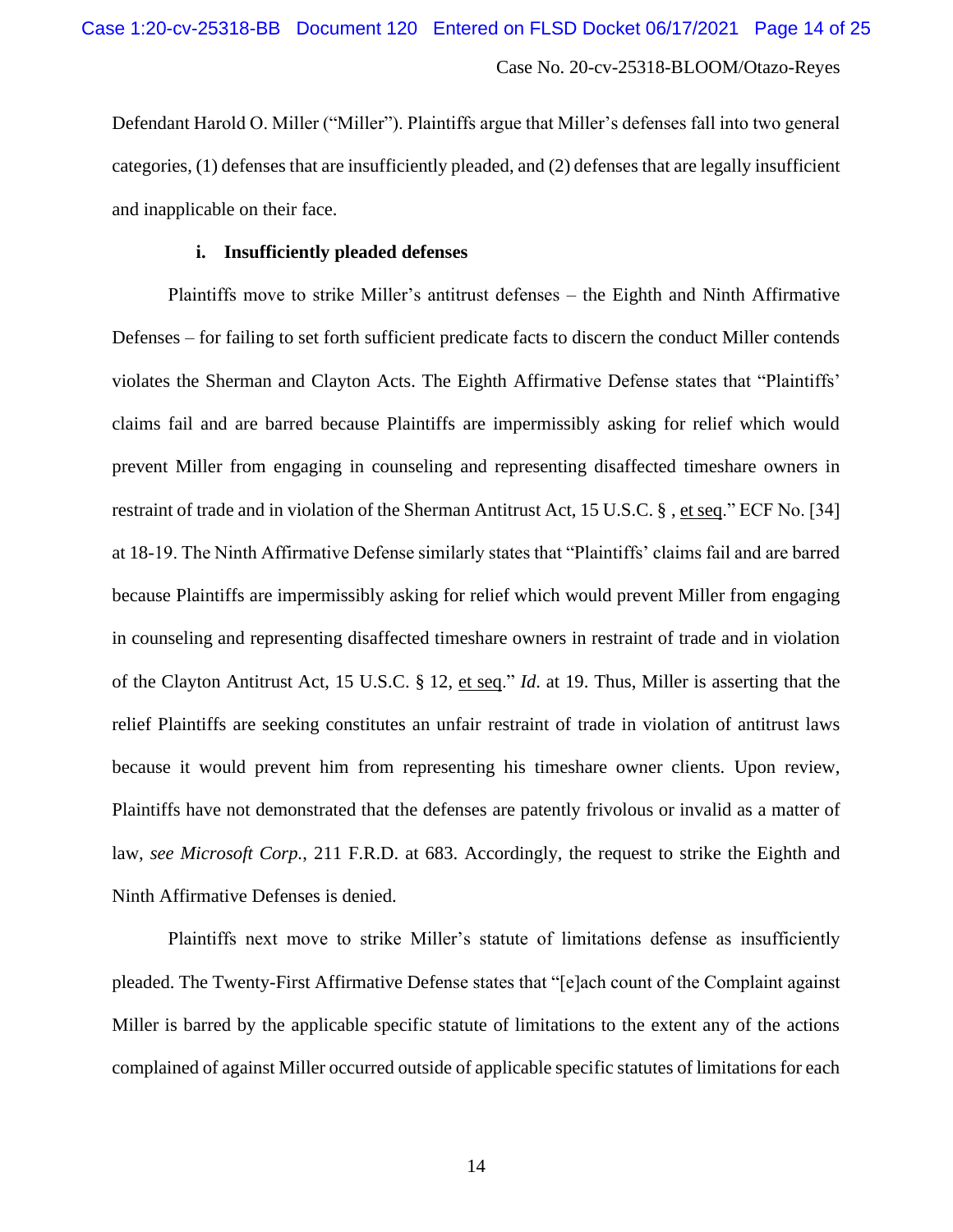count." ECF No. [34] at 21. The statute of limitations is expressly listed in Rule 8(c) of the Federal Rules of Civil Procedure as a valid affirmative defense, and "simply stating that Plaintiff's claims are barred by the statute of limitations is sufficient to put Plaintiff on notice of a statute of limitations defense." *Sport Mgmt. Sys., LLC*, 2016 WL 8793334, at \*2. Thus, the Court denies the request to strike Miller's Twenty-First Affirmative Defense.

Finally, on the basis that they are insufficiently pleaded, Plaintiffs seek to strike the Nineteenth and Twentieth Affirmative Defenses. The Nineteenth Affirmative Defense states that "Plaintiffs' alleged damages are due, in whole or in part, to their own actions, inaction, fault, or lack of due diligence." ECF No. [34] at 21. The Twentieth Affirmative Defense states that "Plaintiffs' alleged injuries or damages were due, in whole or in part, to the actions or fault of third parties for whom Miller is not responsible." *Id*. Plaintiffs argue that these defenses should be stricken because they do not explain how Plaintiffs or other unidentified third parties were responsible for the damages alleged in the Complaint. However, Plaintiffs have provided no citations to authority to support their contention that an affirmative defense such as these must explain how it applies in the context of a particular case. Indeed, these defenses adequately put Plaintiffs on notice of the nature of the defenses. Therefore, Plaintiffs fail to demonstrate that the Nineteenth and Twentieth Affirmative Defenses should be stricken.

### **ii. Legally insufficient defenses**

Plaintiffs seek to strike the remaining challenged affirmative defenses as legally insufficient. First, Plaintiffs argue that the Court should strike Miller's First Amendment and privilege defenses, which include the Third, Fourth, Fifth, Sixth, Seventh, and Tenth Affirmative Defenses.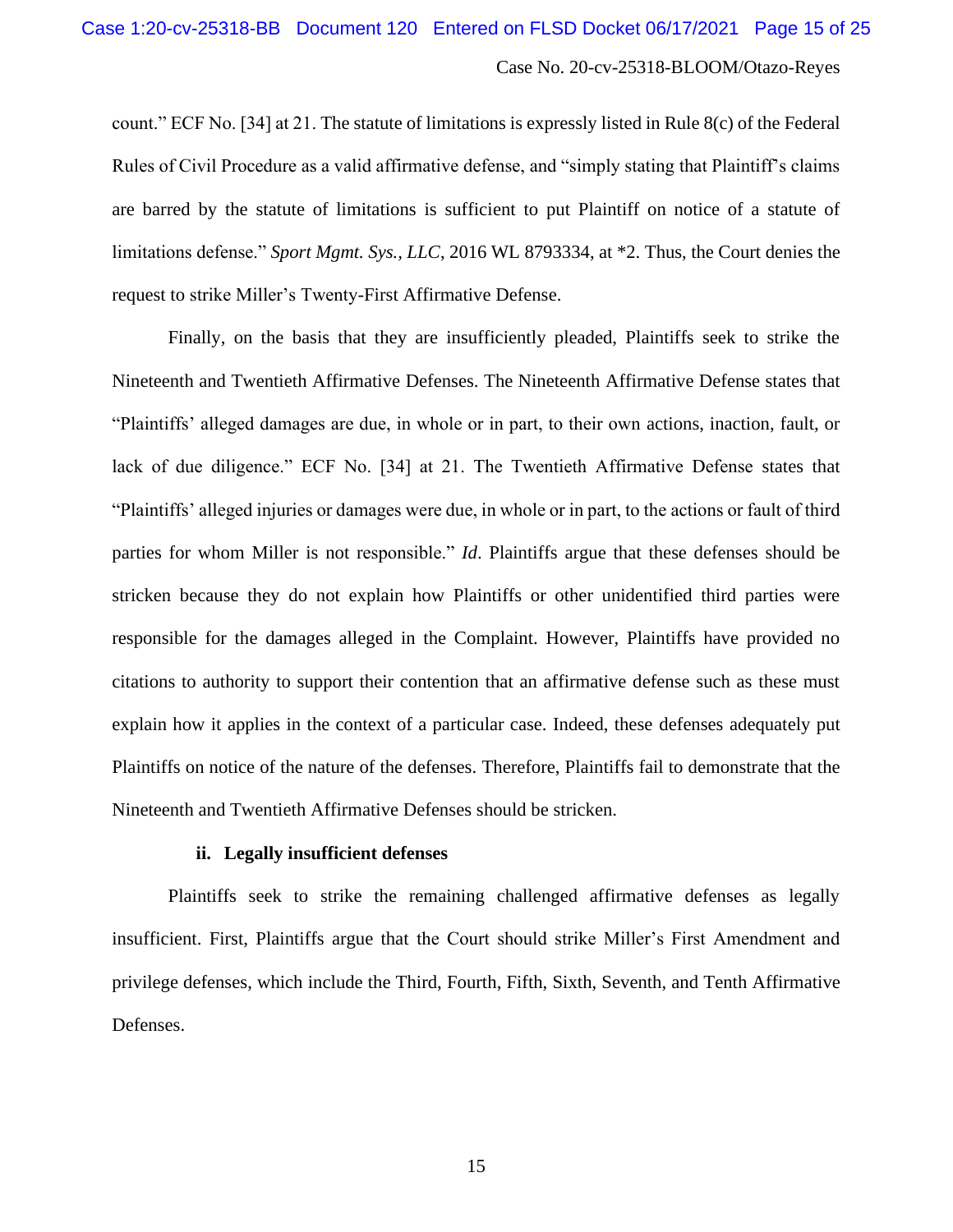Case 1:20-cv-25318-BB Document 120 Entered on FLSD Docket 06/17/2021 Page 16 of 25

Case No. 20-cv-25318-BLOOM/Otazo-Reyes

In the Third Affirmative Defense, Miller asserts that "Plaintiffs' claims fail and are barred because Miller's speech is protected by the First Amendment of the United States Constitution, including but not limited to, Miller's right to provide legal advice to clients and the clients' right to freely receive such advice from the lawyer of their choosing." ECF No. [34] at 17. The Tenth

Affirmative Defense states that

Plaintiffs' claims fail and are barred because they constitute transparent attempts to intimidate defrauded and/or disadvantaged timeshare consumers and/or the attorneys for such consumers and thereby restrict and/or inhibit the right of such consumers to petition for redress of grievances before the judicial branches of government, as protected by the First Amendment to the Unites States Constitution, as well as by the comparable and applicable provisions enacted in other jurisdictions of the United States, including, but not limited to, Article 1, § 5 of the Florida Constitution.

*Id.* at 19. The Fifth Affirmative Defense states that "Plaintiffs' claims fail and are barred by the litigation immunity privilege. The alleged wrongful conduct of Miller consists of nothing more than actions taken to protect and advance clients' legal rights and to secure a favorable outcome for clients and actions reasonably attendant to litigation." *Id*. at 18. The Sixth Affirmative Defense similarly asserts that "Plaintiffs' claims fail and are barred by the Noerr Pennington Doctrine. The alleged wrongful conduct of Miller consists of nothing more than actions taken to protect and advance clients' legal rights and to secure a favorable outcome for clients and actions reasonably attendant to litigation." *Id*.

Plaintiffs argue that these defenses should be stricken because they are conclusory and duplicative of each other. In addition, Plaintiff contends that courts have rejected these and similar defenses in almost identical cases, holding that sending baseless demand letters—especially when they are not followed by actual litigation—is not protected activity. However, as the Court previously held with respect to Systema Defendants' similar defenses, whether the demand letters allegedly sent were baseless is an issue of fact, and the cases relied upon by Plaintiffs were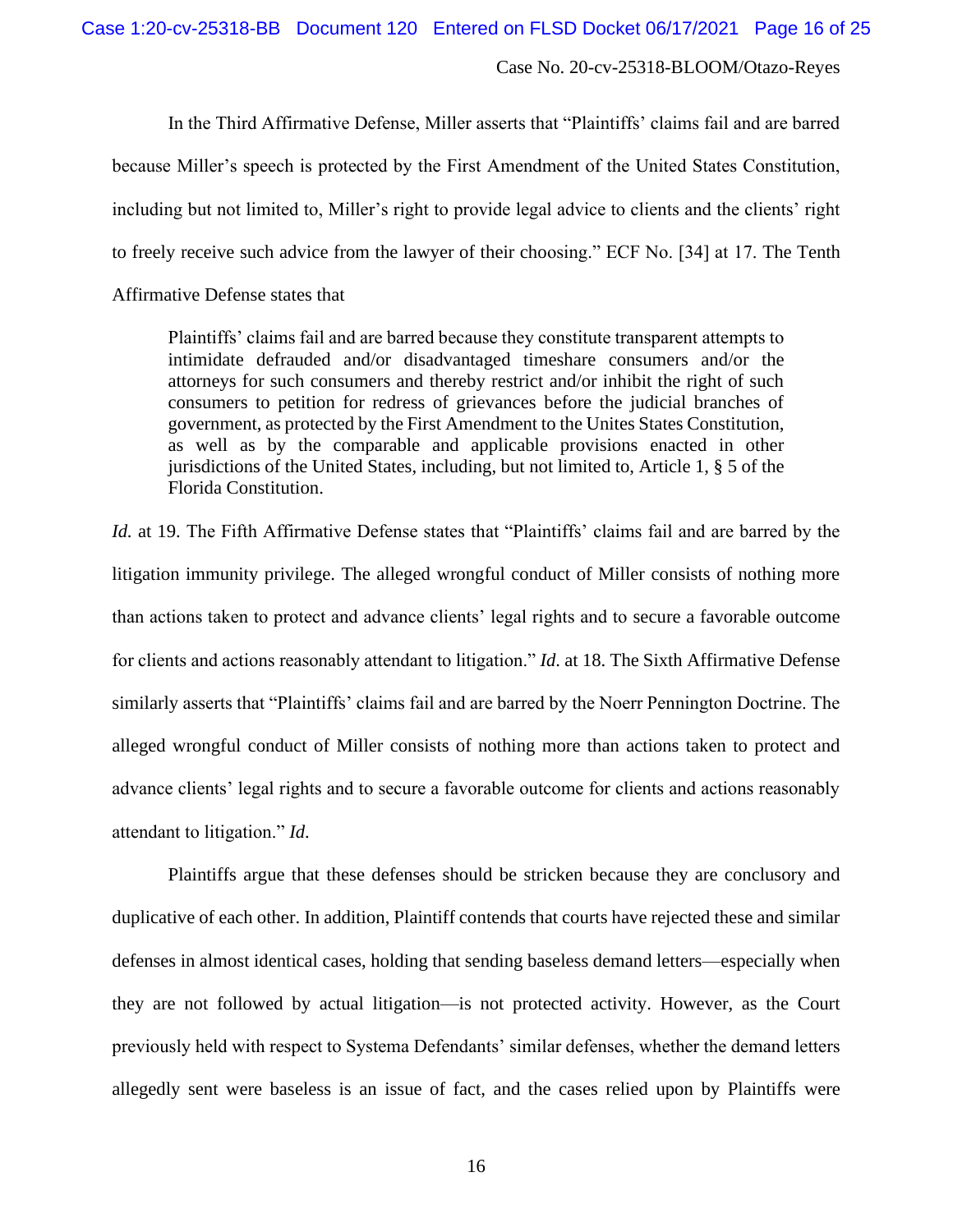determined at the summary judgment stage, and are therefore not particularly helpful in this case at this stage. *See supra* pp. 8-9. Plaintiffs additionally rely on *Island Company LLC v. Abercrombie & Fitch Co*., No. 13-80333-CIV-DIMTROULEAS/SNOW, 2014 WL 12488575, at \*1 (S.D. Fla. Feb. 19, 2014), as a basis to strike the First Amendment defenses. However, in *Island Company LLC*, the court applied the *Twombly/Iqbal* standard to affirmative defenses, which this Court has held does not apply. Accordingly, Plaintiffs fail to demonstrate that the Third, Fifth, Sixth, or Tenth Affirmative Defenses should be stricken.

Plaintiffs argue next that the Fourth Affirmative Defense, which states that "[t]o the extent Plaintiffs' claims against Miller [are] premised upon legal advice to breach a contract, such advice is privileged and cannot form a legally-cognizable basis for the claims against Miller," ECF No. [34] at 18, should be stricken because courts evaluating nearly identical behavior have held that such instructions are not privileged. However, Plaintiffs rely upon *Westgate Resorts, Ltd.*, in which the court, on summary judgment and with a developed record, determined that the "context in which [the attorney] gives these statements makes them fraudulent." *See* 387 F. Supp. 3d at 1352. Here, there is no record before the Court, and therefore, the Court will not strike the Fourth Affirmative Defense.

Next, Plaintiffs argue that the Court should strike the Seventh Affirmative Defense asserting judgmental immunity because the doctrine does not apply here. The Seventh Affirmative Defense states that "Plaintiffs' claims fail and are barred by the doctrine of judgmental immunity. The alleged wrongful conduct of Miller consists of nothing more than actions taken to protect and advance clients' legal rights and to secure a favorable outcome for clients and actions reasonably attendant to litigation." ECF No. [34] at 18. The judgmental immunity doctrine "provides malpractice immunity to attorneys making good faith tactical decisions or decisions on a fairly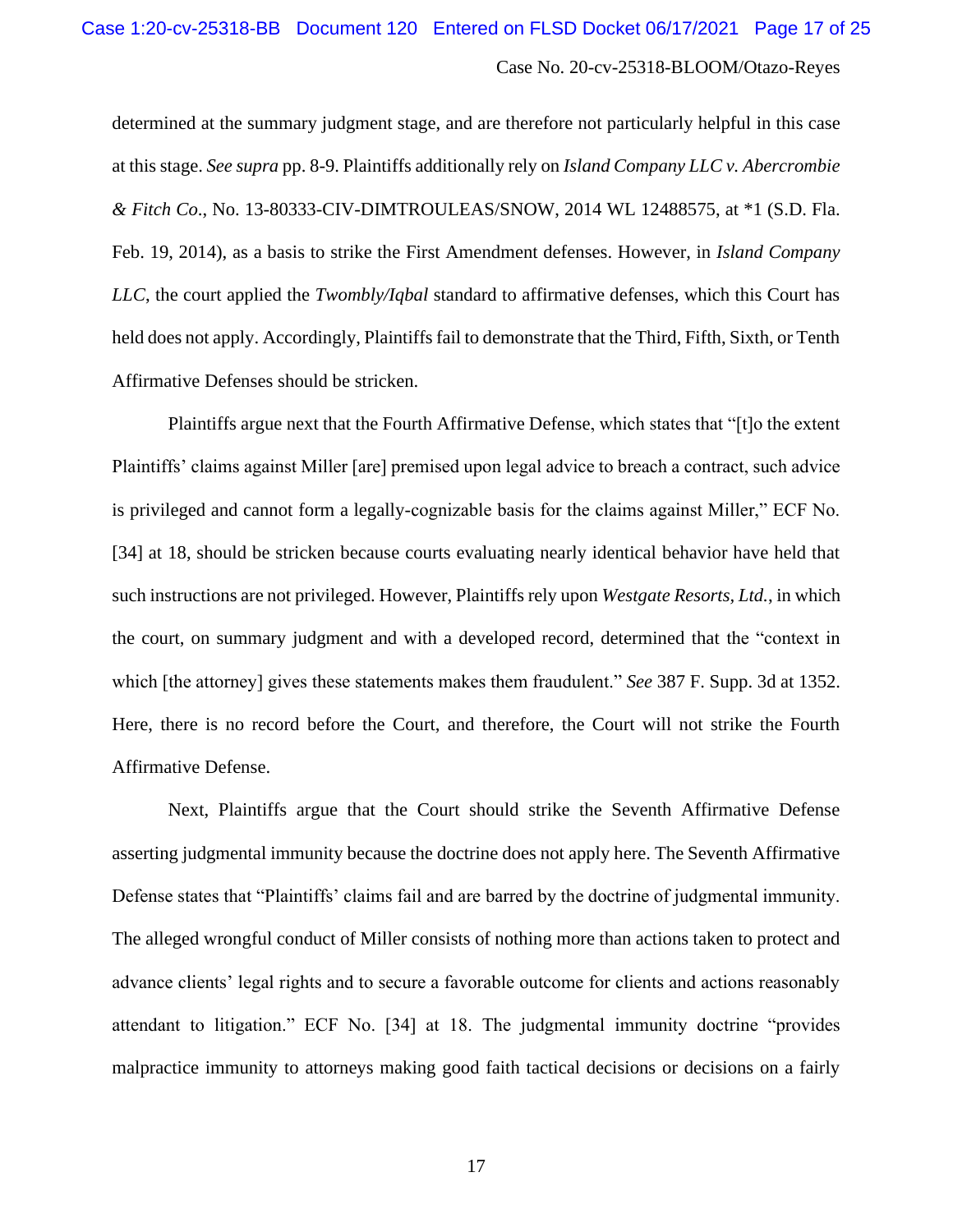debatable point of law." *Inlet Condo. Ass'n, Inc. v. Childress Duffy, Ltd., Inc.*, 615 F. App'x 533, 534 (11th Cir. 2015) (quoting *Crosby v. Jones*, 705 So. 2d 1356, 1358 (Fla. 1998) (quotations and alterations omitted). In Florida, an "attorney may be held liable for damages incurred by a client based on the attorney's failure to act with a reasonable degree of care, skill and dispatch." *Crosby*, 705 So. 2d at 1358. Plaintiffs argue that the judgmental immunity defense is inapplicable here because Plaintiffs are not Miller's clients, nor is this a malpractice case against Miller. In response, Miller acknowledges that the doctrine of judgmental immunity applies in the context of legal malpractice but contends that the claims in this case are similar to legal malpractice claims. Therefore, Miller should be entitled to claim judgmental immunity as a defense. However, Miller provides no citation to authority for the proposition that the judgmental immunity doctrine would apply outside the context of an attorney's relationship with his own client or to a claim other than malpractice. Accordingly, the Court grants the request to strike the Seventh Affirmative Defense with prejudice.

Plaintiffs next move to strike the Thirteenth Affirmative Defense, which asserts that Plaintiffs' claims fail and are barred because Plaintiffs fail to identify the specific contracts and relationships with which Miller allegedly interfered." ECF No. [34] at 20. This defense, however, merely attempts to point out a pleading deficiency, and is not a proper affirmative defense. In order to state a claim for tortious interference with contractual relations, a plaintiff need allege "(1) the existence of a contract; (2) the defendant's knowledge of the contract; (3) the defendant's intentional procurement of the contract's breach; (4) the absence of any justification or privilege; and (5) damages resulting from the breach." *U.S. Life Ins. Co. v. Logus Mfg. Corp.,* 845 F. Supp. 2d 1303, 1320 (S.D. Fla. 2012) (citation omitted). A tortious interference claim is not subject to a heightened pleading standard. *ThermoLife Int'l LLC v. Vital Pharms. Inc.*, No. 19-cv-61380-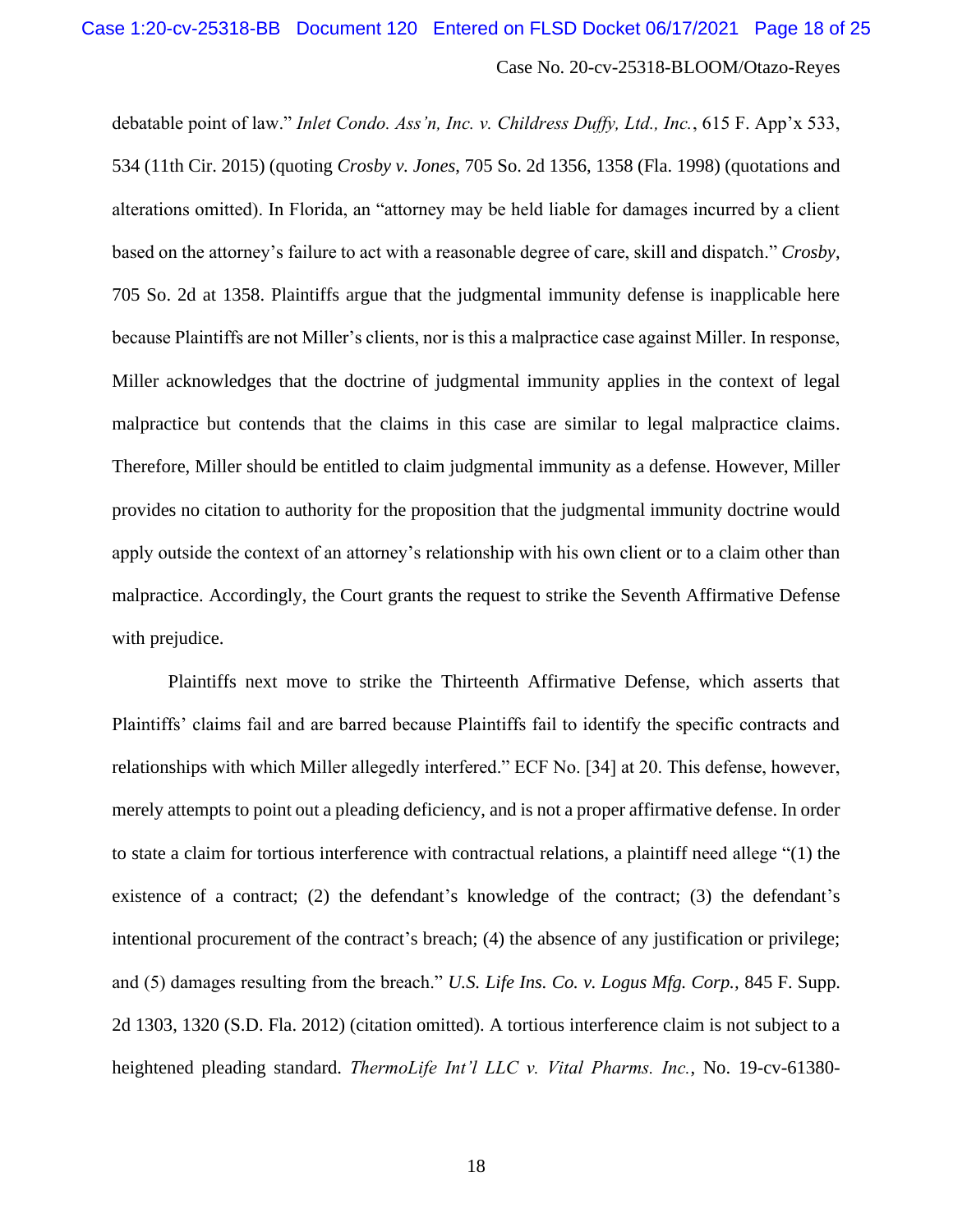BLOOM/Valle, 2020 WL 409594, at \*3 (S.D. Fla. Jan. 24, 2020). However, rather than striking the Thirteenth Affirmative Defense, the Court will treat it as a denial. *See Laferte*, 2017 WL 2537259, at \*3.

Finally, Plaintiffs request that the Court strike the Sixteenth Affirmative Defense, which asserts that "Plaintiffs' claim for civil conspiracy fails and is barred because it is based on the lack of any intentional underlying tort which was the subject of the alleged conspiracy. No such underlying tort exists or has been committed." ECF No. [34] at 20. Under Florida law, "[a]n actionable conspiracy requires an actionable underlying tort or wrong." *Fla. Fern Growers Ass'n, Inc. v. Concerned Citizens of Putnam Cnty*., 616 So. 2d 562, 565 (Fla. 5th DCA 1993) (citation omitted). Here, Plaintiffs have asserted claims for violations of the Lanham Act, FDUTPA, and tortious interference. As such, Miller's Sixteenth Affirmative Defense constitutes a denial of the claims asserted in the Complaint and the Court will treat it as a denial, rather than strike it.

# **C. Plaintiffs' Motion to Strike Defendants Vindaloo Travel Network, LLC, Timeshare Termination Team, LLC, Brian Stephen Wilbur, and Holly Wilbur's Affirmative Defenses, ECF No. [89]<sup>4</sup>**

Plaintiffs move to strike the Second, Fourth, Fifth, Sixth, Seventh, Eighth, and Tenth Affirmative Defenses asserted by Defendants Vindaloo Travel Network, LLC, Timeshare Termination Team, LLC, Brian Stephen Wilbur, and Holly Wilbur (collectively, "TTT Defendants"). Plaintiffs argue that Miller's defenses fall into two general categories, (1) defenses that are insufficiently pleaded, and (2) defenses that are legally insufficient and inapplicable on their face.

<sup>4</sup> The Court acknowledges that TTT Defendants filed their Answer, Affirmative Defenses, and Amended Counterclaim on June 1, 2021, *see* ECF No. [114], which supersedes the prior Answer, Affirmative Defenses, and Counterclaim, ECF No. [74]. However, the affirmative defenses asserted are identical to those in the pleading to which Plaintiffs' Motion to Strike is directed. As such, and in the interests of efficiency and judicial economy, the Court will address the merits of the Motion to Strike since TTT Defendants did not amend their affirmative defenses.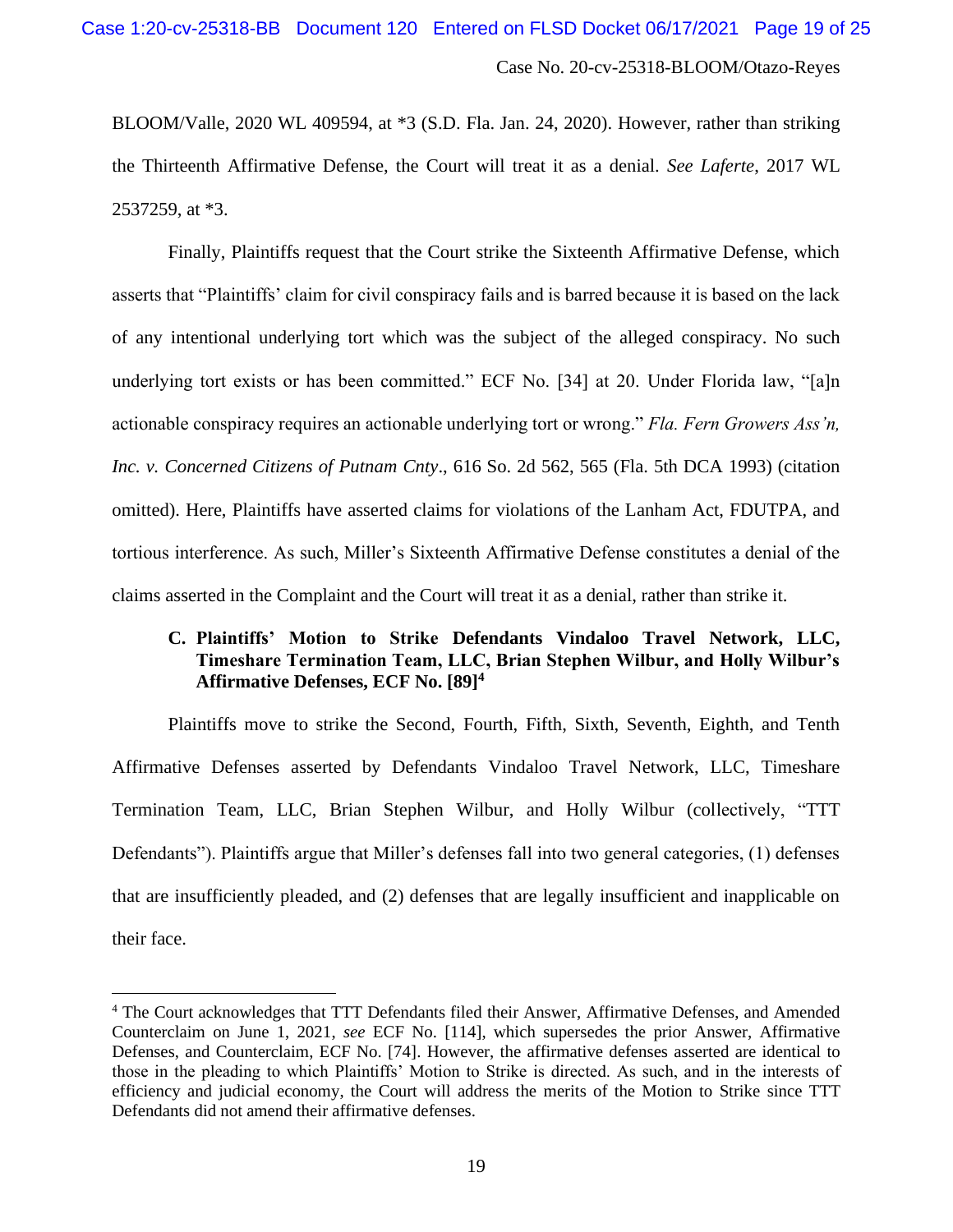#### **i. Insufficiently pleaded defenses**

Plaintiffs move to strike the Fourth and Tenth Affirmative Defenses on the basis that they state legal conclusions with no factual support. The Fourth Affirmative Defense asserts that "Plaintiffs' claims are barred, in whole or in part, by the doctrines of waiver, acquiescence, and estoppel." ECF No. [74] at 35; ECF No. [114] at 35. The Tenth Affirmative Defense asserts that "Plaintiffs' claim for civil conspiracy is barred by the intra-corporate civil conspiracy doctrine." *Id.* at 36. Plaintiffs argue that these defenses should be stricken because they do not present any factual basis to indicate the relevance of either defense. With respect to the Fourth Affirmative Defense, the Court agrees because the defense does not provide any facts to indicate which of Plaintiffs' actions TTT Defendants contend would constitute waiver, acquiescence, and/or estoppel. *See Laferte*, 2017 WL 2537259, at \*4 (denying motion to strike estoppel defense where defendants stated factual basis for application of the defense). As such, the Court strikes the Fourth Affirmative Defense.

However, Plaintiffs fail to demonstrate that the Court should strike the Tenth Affirmative Defense. As with Systema Defendants, the Complaint contains allegations that the Wilburs are founders and co-owners of TTT, and that TTT is indistinguishable from them. ECF No. [1] ¶¶ 31- 33. In addition, the Complaint alleges that TTT Defendants, along with Miller, are parties to the same conspiracy. *Id*. ¶¶ 269-78. As such, to the extent that Plaintiffs' conspiracy claim is based upon the actions among TTT Defendants, the intra-corporate conspiracy doctrine may apply. Accordingly, the Court denies Plaintiffs' request to strike the Tenth Affirmative Defense.

#### **ii. Legally insufficient defenses**

Plaintiffs next move to strike the Second, Fifth, Sixth, Seventh, and Eighth Affirmative Defenses as legally insufficient and inapplicable. The Court considers each in turn.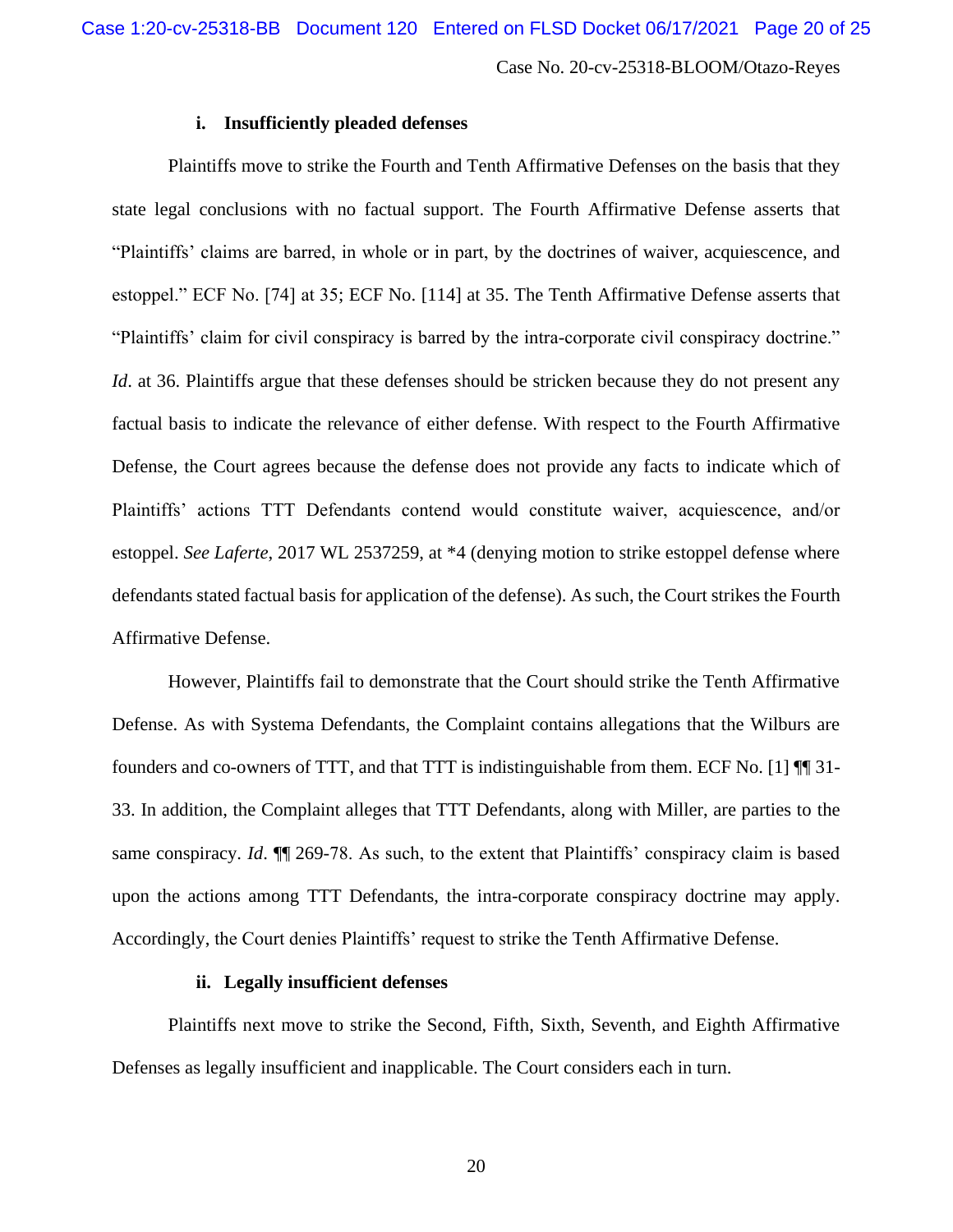The Second Affirmative Defense states as follows:

Plaintiffs' claims are barred, in whole or in part, by the doctrine of unclean hands. Plaintiffs have fraudulently misrepresented the value of their services to the Bluegreen owners by falsely claiming that timeshare interests have resale value. Plaintiffs have also misrepresented their willingness to buy back timeshare interests from the Bluegreen Owners when the Bluegreen Owners wish to terminate their Timeshare Contracts and failed to fully disclose the perpetual financial obligations attendant to the Timeshare Contracts. Plaintiffs have further refused to honor provisions of the Timeshare Contracts at issue here, such as clauses allowing termination of timeshare interests by the Bluegreen Owners for hardship. Instead, Plaintiffs have continually attempted to sell the Bluegreen Owners additional timeshare interests with greater associated costs and fees while refusing to allow the Bluegreen Owners additional timeshare interests with greater associated costs and fees while refusing to allow the Bluegreen Owners to terminate or sell back their interests and refusing to communicate with the Bluegreen Owners' agents and attorneys.

ECF No. [74] at 34; ECF No. [114] at 34. Plaintiffs argue that this defense should be stricken because TTT Defendants do not point to an injury they have personally suffered as a result of Plaintiffs' alleged actions. As such, the unclean hands defense is legally insufficient. TTT Defendants respond that they have alleged an injury to themselves—"refusing to communicate with the Bluegreen Owners' agents and attorneys." *Id*. However, as alleged, the Second Affirmative Defense relates to injuries sustained by the Bluegreen Owners, and although TTT Defendants assert that the refusal to negotiate is their injury, the factual allegations do not support the assertion. Accordingly, the Court strikes the Second Affirmative Defense.

The Fifth Affirmative Defense states that "Plaintiffs' claims are barred, in whole or in part, due to Plaintiffs' lack of standing to assert the rights of third parties, in particular the timeshare owners who have engaged Defendant TTT's services." ECF No. [74] at 35; ECF No. [114] at 35. Plaintiffs argue that this defense should be stricken because they are not asserting claims on behalf of any third parties, and therefore that the defense is inapplicable and irrelevant. TTT Defendants respond that the defense is relevant to the extent that Plaintiffs may seek to introduce any issues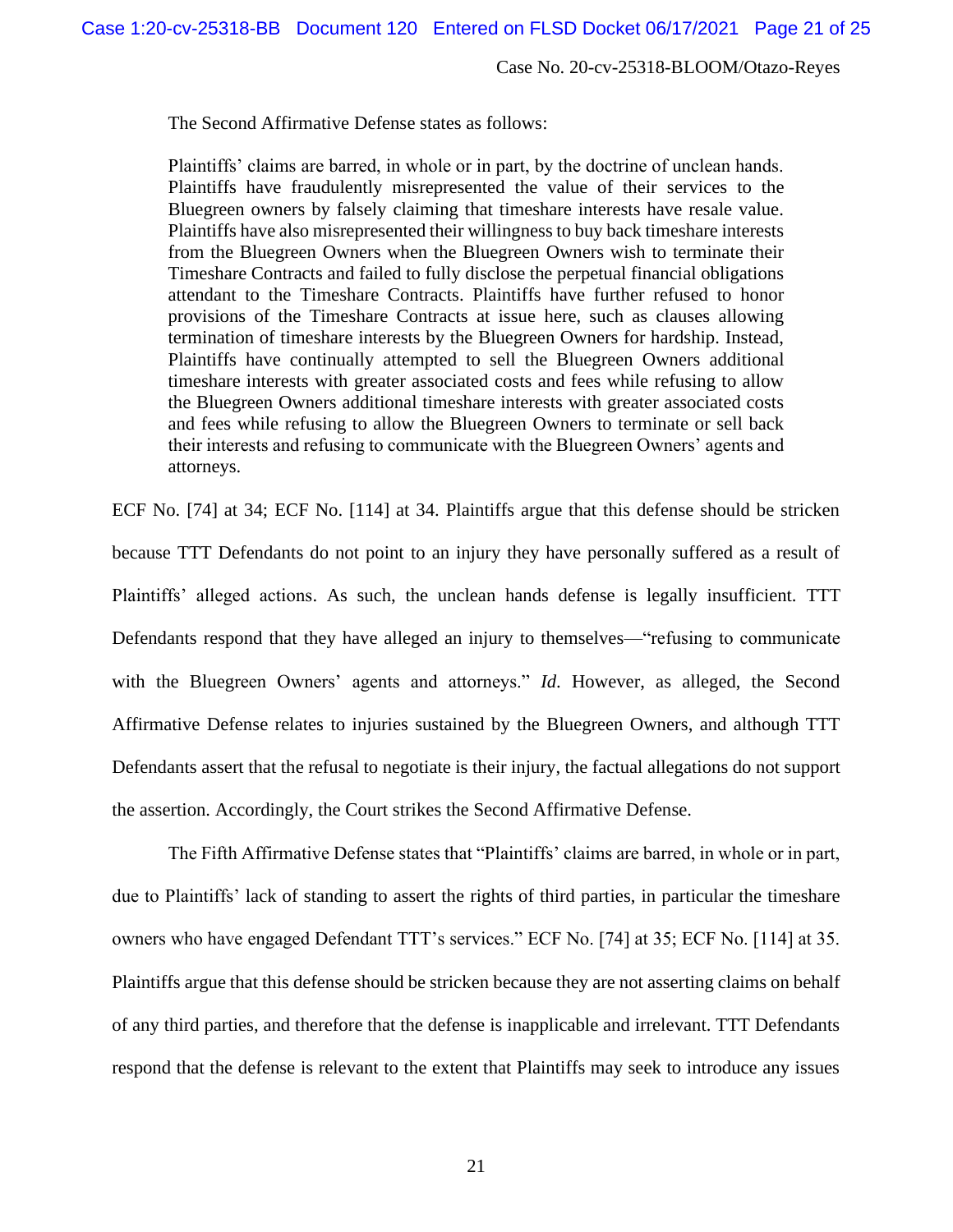regarding the rights of third parties. TTT Defendants point to the Complaint which alleges fraudulent practices toward third-party Bluegreen Owners who have contractual rights with TTT. Upon review, the Court agrees with TTT Defendants. The affirmative defense provides fair notice of the nature of the defense as it puts into issue relevant legal and factual issues, and Plaintiffs have not shown that they will be prejudiced by allowing the defense to stand. *See JazAtlanta 519 LLC v. Beazley Underwriting, Ltd.*, No. 18-cv-60498-BLOOM/Valle, 2018 WL 4743634, at \*4 (S.D. Fla. Oct. 2, 2018). Accordingly, the Court will deny Plaintiffs' request to strike the Fifth Affirmative Defense.

The Sixth Affirmative Defense states that

Plaintiffs' claims are barred, in whole or in part, because the litigation privilege extends to the TTT Defendants as the Bluegreen Owners' agents with respect to the Bluegreen Owners' attempts to obtain legal services and results. The TTT Defendants' actions are therefore absolutely privileged with regards to communications made in furtherance of the litigation privilege. This privilege extends to legal services provided in contemplation of litigation, including pre-suit demand letters and similar actions. The TTT Defendants' role supporting Defendant Harold O. Miller as the Bluegreen Owners' agents extends this privilege to the TTT Defendants through Defendant Miller.

ECF No. [74] at 35; ECF No. [114] at 35. Plaintiffs argue that this defense should be stricken because the litigation privilege does not apply to the letters sent on behalf of Bluegreen Owners, and that TTT Defendants are not attorneys to whom the privilege would extend in any event. TTT Defendants respond that Plaintiffs are improperly seeking to impose their factual theories of the case, relying upon the same cases they did in arguing the Systema Defendants' litigation privilege defense is insufficient. *See supra* pp. 7-8. Upon review, the Court agrees. Whether or not the letters in this case are ultimately protected by the litigation privilege, and to whom that privilege will ultimately extend, are factual issues not properly resolved upon a motion to strike. Accordingly, the Court denies the request to strike the Sixth Affirmative Defense.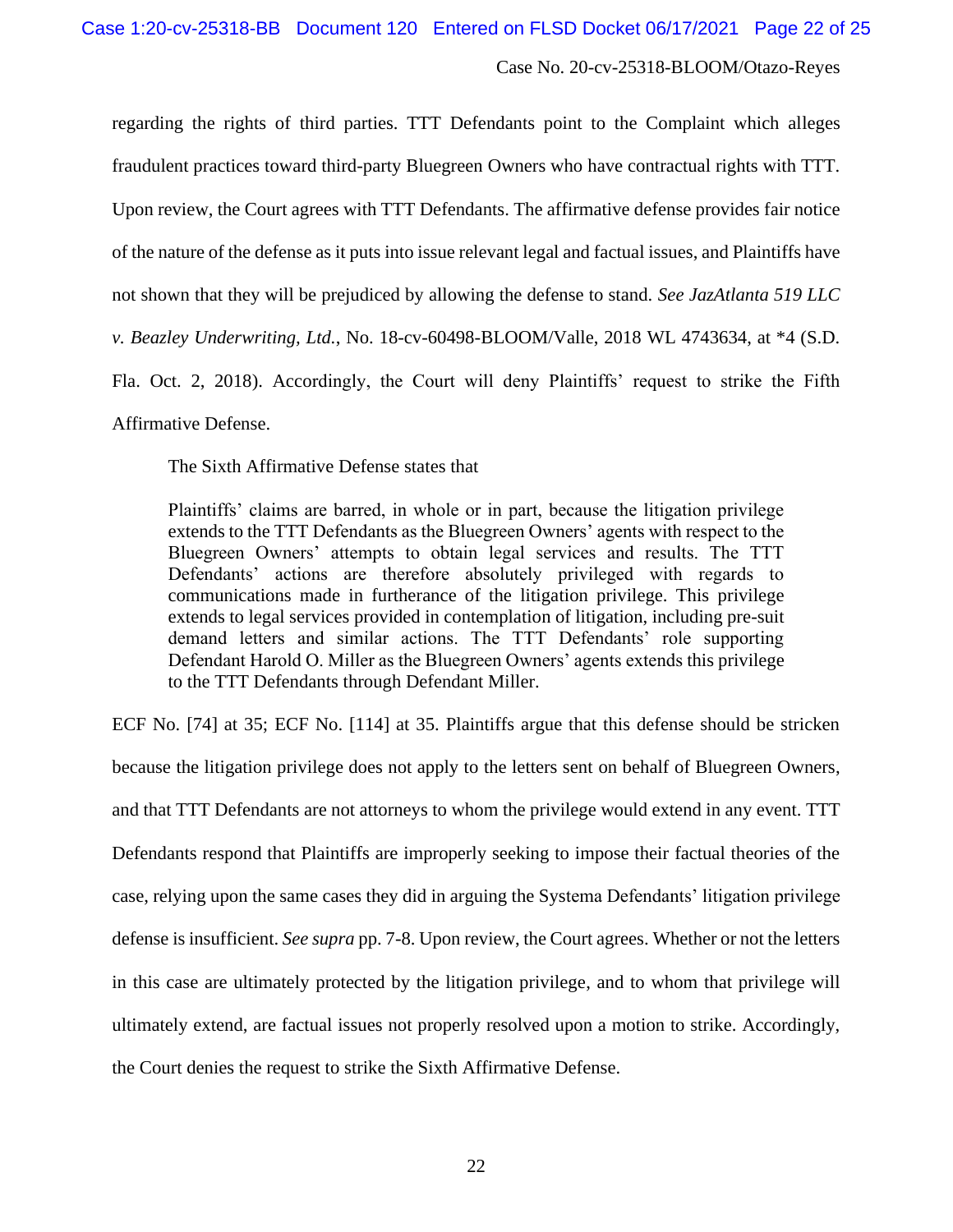The Seventh Affirmative Defense states that "Plaintiffs' claims for tortious interference and civil conspiracy are barred, in whole or in part, because the TTT Defendants' actions were taken as agents of the Bluegreen Owners for purposes of legally terminating the Bluegreen Owners' Timeshare Contracts. The TTT Defendants' actions on behalf of the Bluegreen Owners are therefore privileged." ECF No. [74] at 35-36; ECF No. [114] at 35-36. Similar to the argument made with respect to Systema Defendants' agency defenses, Plaintiffs argue that this defense is specious, misapprehends the law of agency, and fails because TTT Defendants are accused of engaging in widespread false and misleading advertising to secure their clients. However, as the Court determined with Systema Defendants' agency defenses, whether the representations made by TTT Defendants are false or fraudulent is an issue of fact. As such, TTT's agency defense is not legally insufficient. *See Westgate Resorts, Ltd.*, 387 F. Supp. 3d at 1353 (finding that evidence in the record at summary judgment demonstrated that defendant's directions were fraudulent and wrongful). As such, the Court denies the request to strike the Seventh Affirmative Defense.

Finally, Plaintiffs argue that the Eighth Affirmative Defense should be stricken. The Eighth Affirmative Defense asserts that "Plaintiffs' claims for tortious interference and civil conspiracy are barred, in whole or in part, because the TTT Defendants and the other Defendants enjoy the competition privilege to interfere and any interference was in Defendants' economic interests." ECF No. [74] at 36; ECF No. [114] at 36. Plaintiffs acknowledge that the privilege to compete can justify interference with a contract; however, they argue that the privilege is defeated if a defendant uses improper means to interfere. *See Bluesky Greenland Env't Sols., LLC v. 21st Century Planet Fund, LLC*, 985 F. Supp. 2d 1356, 1367 (S.D. Fla. 2013). Plaintiffs argue that because TTT Defendants' interference is alleged in the Complaint to be improper, the defense is clearly invalid as a matter of law. Once again, however, Plaintiffs rely on *Bluesky*, a procedurally distinguishable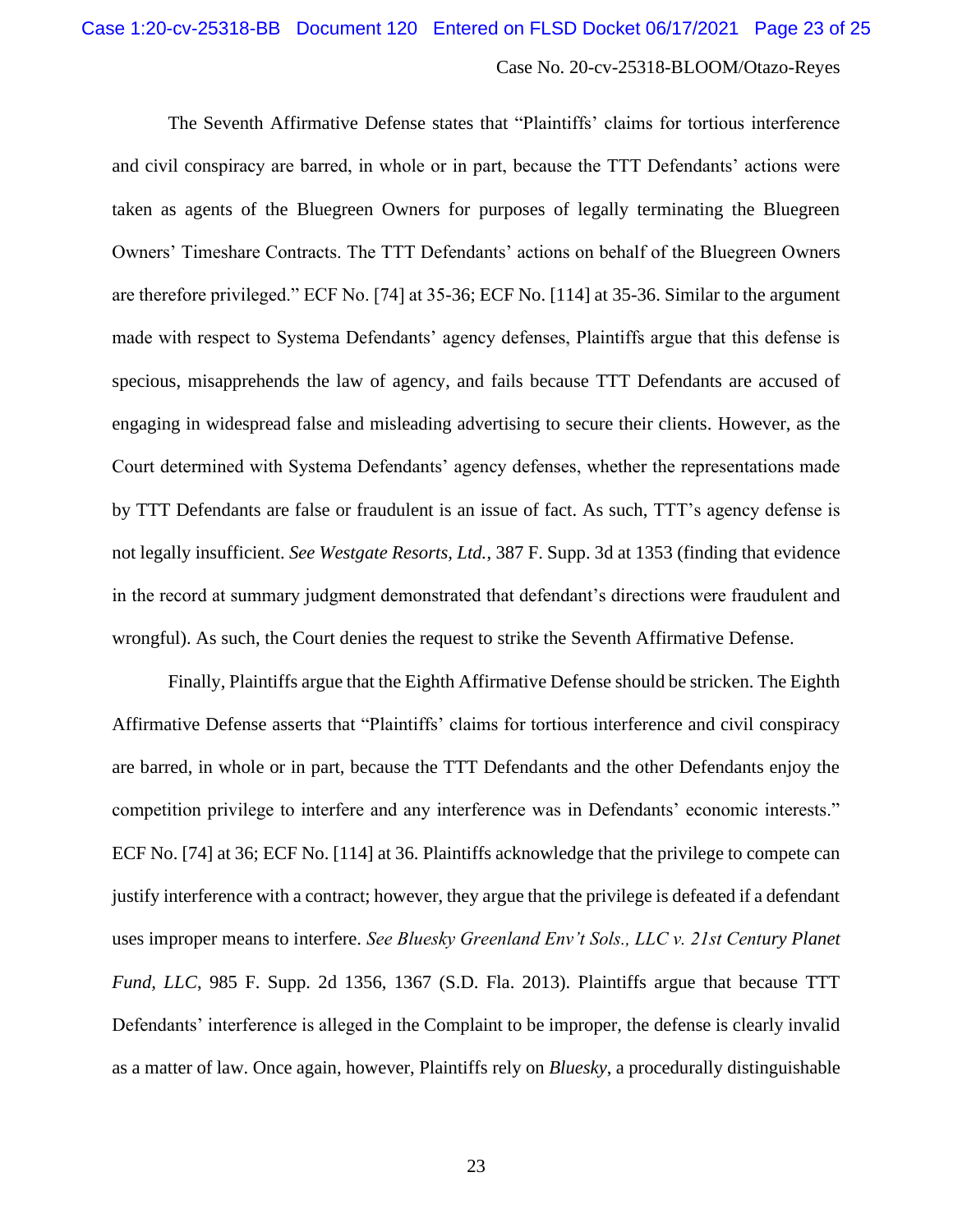case in which the court considered the applicability of the competition privilege upon summary judgment. *Id*. Plaintiffs have not provided the Court with authority to support striking such a defense, which ultimately involves issues of fact, nor do they contend that the defense fails to sufficiently put them on notice. As such, the Court denies the request to strike the Eighth Affirmative Defense.

#### **IV. CONCLUSION**

Accordingly, it is **ORDERED AND ADJUDGED** that Plaintiffs' Motions, **ECF Nos. [57]**, **[62] and [89]**, are **GRANTED IN PART AND DENIED IN PART** as follows:

- 1. Plaintiffs' Motion to Strike Systema Defendants' Defenses is **GRANTED** with respect to the Seventh Affirmative Defense and Twelfth Affirmative Defense, which are stricken without prejudice, and with respect to the Fifteenth Affirmative Defense and Twenty-Third Affirmative Defense, which are stricken with prejudice. With respect to the Fifth, Sixth, Tenth, Sixteenth, Eighteenth, Nineteenth, and Twentieth Affirmative Defenses, Plaintiffs' Motion is **DENIED**.
- 2. Plaintiffs' Motion to Strike Miller's Defenses is **GRANTED** with respect to the Seventh Affirmative Defense, which is stricken with prejudice. With respect to the Third, Fourth, Fifth, Sixth, Eighth, Ninth, Tenth, Thirteenth, Sixteenth, Nineteenth, Twentieth, and Twenty-First Affirmative Defenses, Plaintiffs' Motion is **DENIED**.
- 3. Plaintiffs' Motion to Strike TTT Defendants' Defenses is **GRANTED** with respect to the Second Affirmative Defense and Fourth Affirmative Defense, which are stricken without prejudice. With respect to the Fifth, Sixth, Seventh, Eighth, and Tenth Affirmative Defenses, Plaintiffs' Motion is **DENIED**.